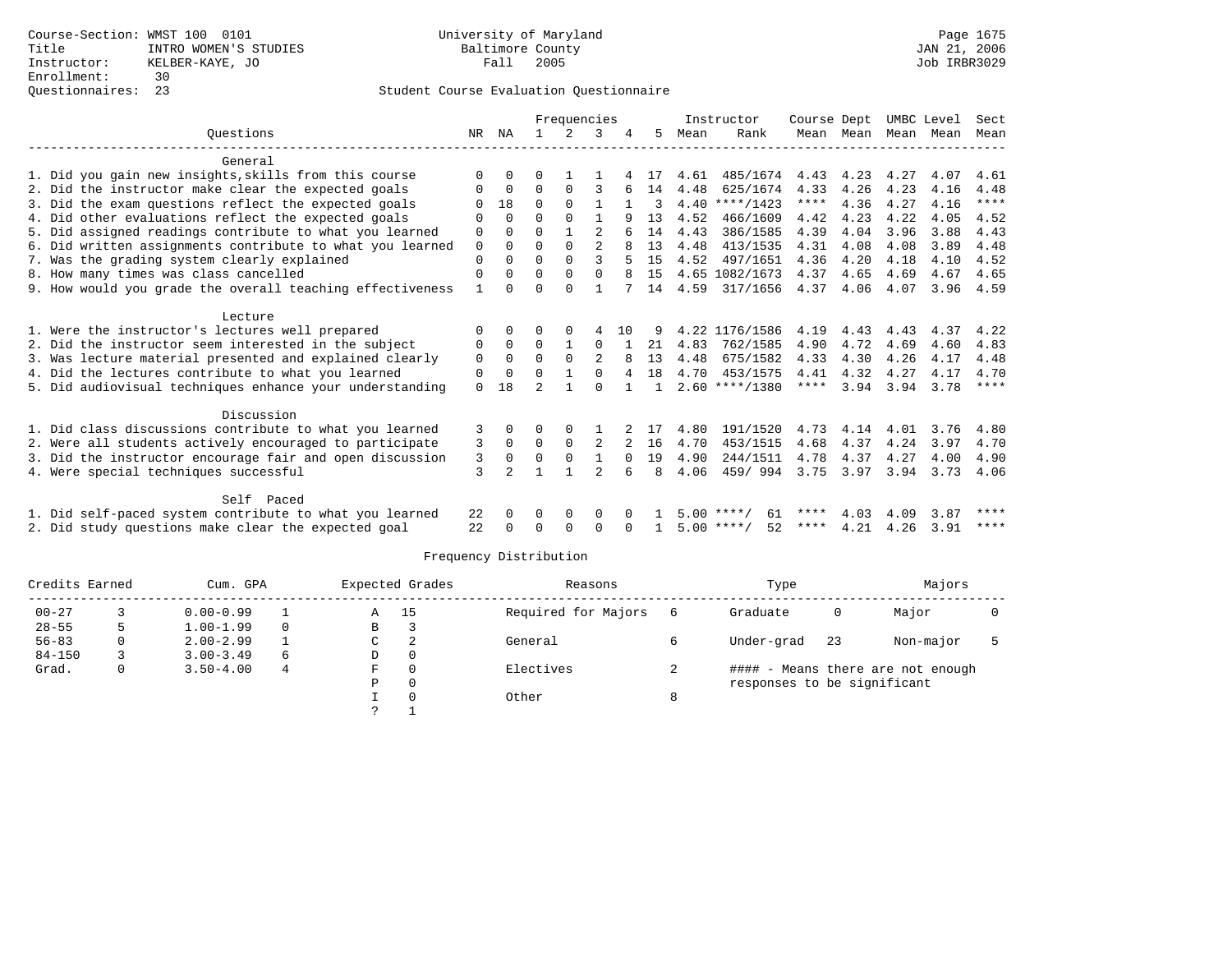|                                                                    |                |              |                | Frequencies    |                |                |                |      | Instructor         | Course Dept UMBC Level |                |      |              | Sect        |
|--------------------------------------------------------------------|----------------|--------------|----------------|----------------|----------------|----------------|----------------|------|--------------------|------------------------|----------------|------|--------------|-------------|
| Ouestions                                                          |                | NR NA        | $\mathbf{1}$   | 2              | 3              | 4              | 5              | Mean | Rank               |                        | Mean Mean Mean |      | Mean         | Mean        |
|                                                                    |                |              |                |                |                |                |                |      |                    |                        |                |      |              |             |
| General                                                            |                |              |                |                |                |                |                |      |                    |                        |                |      |              |             |
| 1. Did you gain new insights, skills from this course              | $\Omega$       | $\Omega$     | 0              |                |                |                | 16             | 4.25 | 954/1674           | 4.43 4.23              |                | 4.27 | 4.07         | 4.25        |
| 2. Did the instructor make clear the expected goals                | 0              | 0            | $\overline{a}$ | $\Omega$       | $\overline{2}$ | 14             | 14             |      | 4.19 1009/1674     | 4.33                   | 4.26           | 4.23 | 4.16         | 4.19        |
| 3. Did the exam questions reflect the expected goals               | $\mathbf 0$    | 28           | $\Omega$       | $\Omega$       | $\mathbf{1}$   | 2              | 1              |      | $4.00$ ****/1423   | $***$ * * *            | 4.36           | 4.27 | 4.16         | $***$       |
| 4. Did other evaluations reflect the expected goals                | 1              | $\Omega$     | $\Omega$       | 1              | $\overline{a}$ | 14             | 14             | 4.32 | 757/1609           | 4.42                   | 4.23           | 4.22 | 4.05         | 4.32        |
| 5. Did assigned readings contribute to what you learned            | 1              | $\Omega$     | $\cap$         | $\mathbf{1}$   | 5              |                | 18             | 4.35 | 462/1585           | 4.39                   | 4.04           | 3.96 | 3.88         | 4.35        |
| 6. Did written assignments contribute to what you learned          | 2              | $\Omega$     | $\Omega$       | 2              | 3              | 14             | 11             | 4.13 | 797/1535           | 4.31                   | 4.08           | 4.08 | 3.89         | 4.13        |
| 7. Was the grading system clearly explained                        | $\mathbf 1$    | $\Omega$     | $\mathbf{1}$   | $\mathbf{1}$   | 5              | 8              | 16             | 4.19 | 934/1651           | 4.36                   | 4.20           | 4.18 | 4.10         | 4.19        |
| 8. How many times was class cancelled                              | $1\,$          | $\Omega$     | $\Omega$       | $\Omega$       | $\Omega$       | 28             | 3              |      | 4.10 1529/1673     | 4.37 4.65              |                | 4.69 | 4.67         | 4.10        |
| 9. How would you grade the overall teaching effectiveness          | 5              | $\Omega$     | $\Omega$       | $\cap$         | 5              | 13             | 9              | 4.15 | 849/1656           | 4.37                   | 4.06           | 4.07 | 3.96         | 4.15        |
|                                                                    |                |              |                |                |                |                |                |      |                    |                        |                |      |              |             |
| Lecture                                                            |                |              |                |                |                |                |                |      |                    |                        |                |      |              |             |
| 1. Were the instructor's lectures well prepared                    | 2              | 0            | 0              | 3              | 2              | 12             | 13             |      | 4.17 1211/1586     | 4.19                   | 4.43           | 4.43 | 4.37         | 4.17        |
| 2. Did the instructor seem interested in the subject               | 0              | 0            | $\Omega$       | 0              | $\Omega$       | $\mathbf{1}$   | 31             | 4.97 | 227/1585           | 4.90                   | 4.72           | 4.69 | 4.60         | 4.97        |
| 3. Was lecture material presented and explained clearly            | 0              | 0            | $\Omega$       | $\overline{2}$ | $\overline{2}$ | 16             | 12             |      | 4.19 1007/1582     | 4.33                   | 4.30           | 4.26 | 4.17         | 4.19        |
| 4. Did the lectures contribute to what you learned                 | 1              | 0            | $\Omega$       |                | $\overline{a}$ | 14             | 12             |      | 4.13 1080/1575     | 4.41                   | 4.32           | 4.27 | 4.17         | 4.13        |
| 5. Did audiovisual techniques enhance your understanding           | $\Omega$       | 25           | 3              | $\mathbf{1}$   | $\mathbf{1}$   | $\mathbf{1}$   | $\mathbf{1}$   |      | $2.43$ ****/1380   | ****                   | 3.94           | 3.94 | 3.78         | $***$ * * * |
|                                                                    |                |              |                |                |                |                |                |      |                    |                        |                |      |              |             |
| Discussion                                                         |                |              |                |                |                |                |                |      |                    |                        |                |      |              |             |
| 1. Did class discussions contribute to what you learned            | 2              | 0            | O              | $\Omega$       |                | 8              | 21             | 4.67 | 295/1520           | 4.73                   | 4.14           | 4.01 | 3.76         | 4.67        |
| 2. Were all students actively encouraged to participate            | 2              | 0            | $\Omega$       | $\Omega$       | $\mathbf{1}$   | 8              | 21             | 4.67 | 483/1515           | 4.68                   | 4.37           | 4.24 | 3.97         | 4.67        |
| 3. Did the instructor encourage fair and open discussion           | 2              | $\mathbf 0$  | $\mathbf{1}$   | $\mathbf 0$    | $\overline{2}$ | $\overline{2}$ | 25             | 4.67 | 507/1511           | 4.78                   | 4.37           | 4.27 | 4.00         | 4.67        |
| 4. Were special techniques successful                              | $\overline{a}$ | 5            | 3              | $\overline{a}$ | 8              | 5              | 7              | 3.44 | 763/994            | 3.75                   | 3.97           | 3.94 | 3.73         | 3.44        |
|                                                                    |                |              |                |                |                |                |                |      |                    |                        |                |      |              |             |
| Seminar<br>1. Were assigned topics relevant to the announced theme |                | 1            | O              | $\Omega$       | $\Omega$       |                |                |      | $5.00$ ****/ 103   | ****                   | 4.39           | 4.41 |              | $***$       |
| 2. Was the instructor available for individual attention           | 28<br>29       | $\mathbf 0$  | $\mathbf 0$    | $\Omega$       | $\mathbf 0$    | $\Omega$       | 3              |      | $5.00$ ****/ 101   | ****                   | 4.33           | 4.48 | 4.33<br>4.18 | ****        |
|                                                                    | 29             | $\Omega$     | $\Omega$       | $\Omega$       | $\Omega$       | $\mathbf{1}$   |                |      | $4.67$ ****/<br>95 | $***$ * * *            | 4.15           | 4.31 | 3.99         | ****        |
| 3. Did research projects contribute to what you learned            |                | $\Omega$     | $\Omega$       | $\Omega$       | $\Omega$       | $\Omega$       |                |      | $5.00$ ****/<br>99 | $***$ * *              |                |      |              | ****        |
| 4. Did presentations contribute to what you learned                | 29             |              | $\Omega$       | $\Omega$       | $\mathbf{1}$   |                |                |      | $4.33$ ****/       | $***$ * * *            | 4.36           | 4.39 | 4.10         | $* * * * *$ |
| 5. Were criteria for grading made clear                            | 29             | $\Omega$     |                |                |                | $\Omega$       | $\overline{a}$ |      | 97                 |                        | 3.76           | 4.14 | 3.69         |             |
| Field Work                                                         |                |              |                |                |                |                |                |      |                    |                        |                |      |              |             |
| 1. Did field experience contribute to what you learned             | 31             | $\Omega$     | 0              | $\mathbf 0$    | $\mathbf 0$    |                | 0              |      | $4.00$ ****/<br>76 | ****                   | 3.36           | 3.98 | 3.32         | ****        |
| 2. Did you clearly understand your evaluation criteria             | 31             | $\Omega$     | $\Omega$       | $\Omega$       | $\Omega$       | $\Omega$       | $\mathbf{1}$   |      | $5.00$ ****/<br>77 | ****                   | 3.65           | 3.93 | 3.42         | $***$       |
|                                                                    |                |              |                |                |                |                |                |      |                    |                        |                |      |              |             |
| Self Paced                                                         |                |              |                |                |                |                |                |      |                    |                        |                |      |              |             |
| 1. Did self-paced system contribute to what you learned            | 31             |              | 0              | 0              | 0              |                |                | 5.00 | ****/<br>61        | ****                   | 4.03           | 4.09 | 3.87         | ****        |
| 3. Were your contacts with the instructor helpful                  | 30             | $\mathbf{1}$ | $\Omega$       | $\Omega$       | $\mathbf 0$    | $\Omega$       | $\mathbf 1$    |      | $5.00$ ****/<br>50 | ****                   | 4.23           | 4.44 | 4.39         | $***$       |

| Credits Earned |               | Cum. GPA      |          |   | Expected Grades | Reasons             |    | Type                        |    | Majors                            |  |
|----------------|---------------|---------------|----------|---|-----------------|---------------------|----|-----------------------------|----|-----------------------------------|--|
| $00 - 27$      |               | $0.00 - 0.99$ |          | Α | 16              | Required for Majors | 10 | Graduate                    | 0  | Major                             |  |
| $28 - 55$      |               | $1.00 - 1.99$ | $\Omega$ | В | 15              |                     |    |                             |    |                                   |  |
| $56 - 83$      |               | $2.00 - 2.99$ | 4        | C | 0               | General             |    | Under-grad                  | 32 | Non-major                         |  |
| $84 - 150$     | $\mathcal{L}$ | $3.00 - 3.49$ | 6        | D | 0               |                     |    |                             |    |                                   |  |
| Grad.          | 0             | $3.50 - 4.00$ | 5        | F | $\Omega$        | Electives           |    |                             |    | #### - Means there are not enough |  |
|                |               |               |          | Ρ | 0               |                     |    | responses to be significant |    |                                   |  |
|                |               |               |          |   | $\Omega$        | Other               | 8  |                             |    |                                   |  |
|                |               |               |          |   | $\Omega$        |                     |    |                             |    |                                   |  |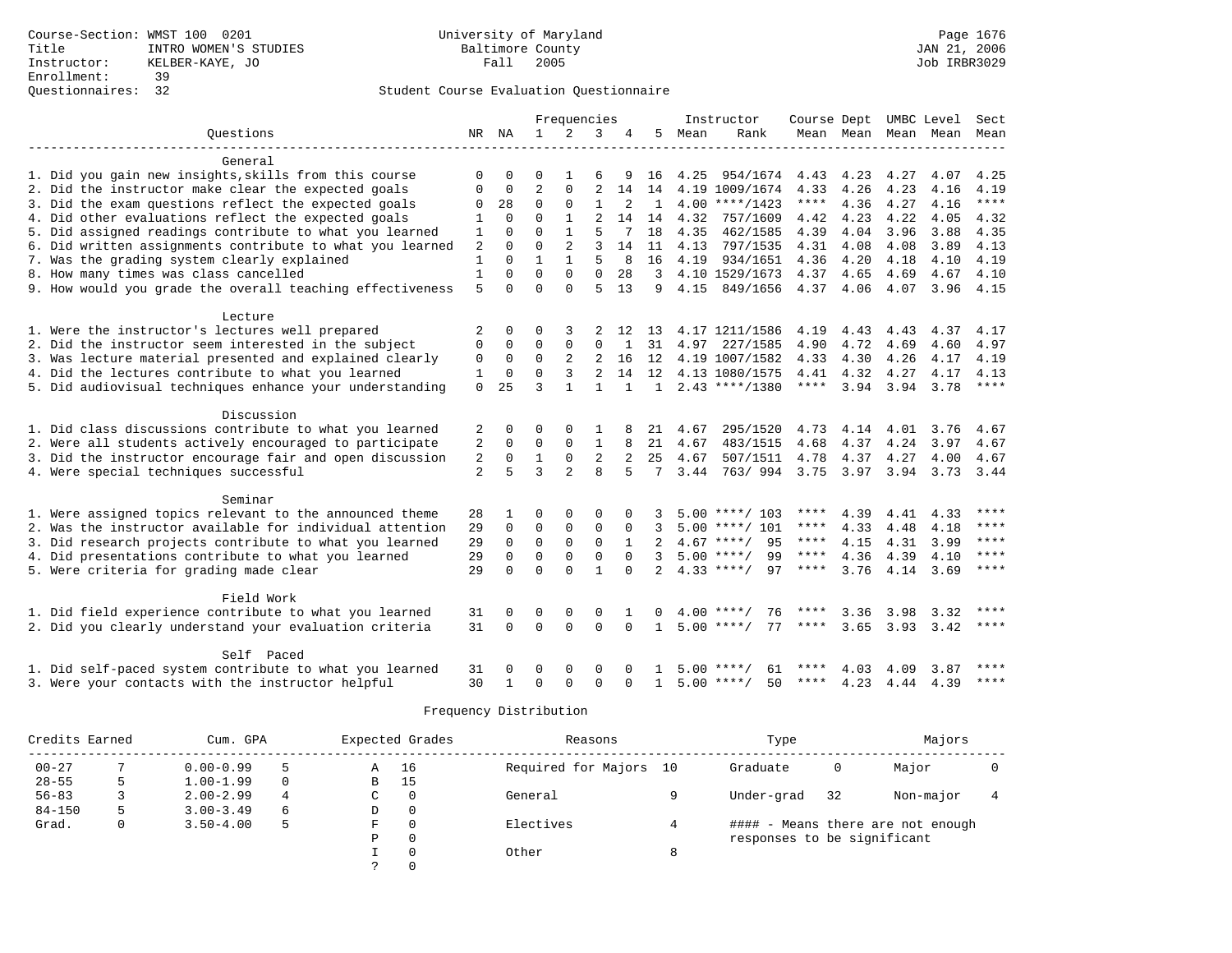|                                                           |              |                |              |              | Frequencies    |                |          |      | Instructor         | Course Dept |                   |      | UMBC Level               | Sect        |
|-----------------------------------------------------------|--------------|----------------|--------------|--------------|----------------|----------------|----------|------|--------------------|-------------|-------------------|------|--------------------------|-------------|
| Ouestions                                                 | NR           | ΝA             | $\mathbf{1}$ | 2            | 3              | 4              | 5        | Mean | Rank               |             |                   |      | Mean Mean Mean Mean Mean |             |
|                                                           |              |                |              |              |                |                |          |      |                    |             |                   |      |                          |             |
| General                                                   |              |                |              |              |                |                |          |      |                    |             |                   |      |                          |             |
| 1. Did you gain new insights, skills from this course     | O            | U              | O            | $\Omega$     |                |                |          | 4.63 | 458/1674           | 4.63        | 4.23              | 4.27 | 4.32                     | 4.63        |
| 2. Did the instructor make clear the expected goals       | 0            | 0              | 0            | 0            | $\overline{2}$ | 1              | 5        | 4.38 | 776/1674           | 4.38        | 4.26              | 4.23 | 4.26                     | 4.38        |
| 3. Did the exam questions reflect the expected goals      | O            | 5              | $\Omega$     | $\mathbf{1}$ | $\mathbf{0}$   | 0              | 2        |      | 4.00 1016/1423     | 4.00        | 4.36              | 4.27 | 4.36                     | 4.00        |
| 4. Did other evaluations reflect the expected goals       | $\Omega$     | $\Omega$       | $\Omega$     | $\mathbf{1}$ | $\Omega$       | $\mathfrak{D}$ |          | 4.38 | 687/1609           | 4.38        | 4.23              | 4.22 | 4.23                     | 4.38        |
| 5. Did assigned readings contribute to what you learned   | $\mathbf 0$  | $\Omega$       | $\Omega$     | $\mathbf{1}$ | $\Omega$       | $\Omega$       |          | 4.63 | 251/1585           | 4.63        | 4.04              | 3.96 | 3.91                     | 4.63        |
| 6. Did written assignments contribute to what you learned | 0            | $\mathbf{1}$   | $\Omega$     | $\mathbf{1}$ | $\Omega$       | $\Omega$       | 6        | 4.57 | 310/1535           | 4.57        | 4.08              | 4.08 | 4.03                     | 4.57        |
| 7. Was the grading system clearly explained               | 0            | $\Omega$       | $\mathbf{1}$ | $\mathbf{1}$ | $\mathbf{1}$   |                | 4        |      | 3.75 1324/1651     | 3.75        | 4.20              | 4.18 | 4.20                     | 3.75        |
| 8. How many times was class cancelled                     | $\mathbf 0$  | $\Omega$       | $\Omega$     | $\Omega$     | $\Omega$       | $\overline{2}$ | 6        | 4.75 | 958/1673           | 4.75        | 4.65              | 4.69 | 4.67                     | 4.75        |
| 9. How would you grade the overall teaching effectiveness | 2            | $\Omega$       | $\Omega$     | $\Omega$     | $\Omega$       | $\mathbf{1}$   | 5        | 4.83 | 136/1656           | 4.83        | 4.06              | 4.07 | 4.10                     | 4.83        |
| Lecture                                                   |              |                |              |              |                |                |          |      |                    |             |                   |      |                          |             |
| 1. Were the instructor's lectures well prepared           |              | $\Omega$       | O            |              | 0              |                |          | 4.43 | 974/1586           | 4.43        | 4.43              | 4.43 | 4.48                     | 4.43        |
| 2. Did the instructor seem interested in the subject      | 1            | 0              | 0            | 1            | $\mathbf 0$    | 0              | 6        |      | 4.57 1166/1585     | 4.57        | 4.72              | 4.69 | 4.76                     | 4.57        |
| 3. Was lecture material presented and explained clearly   | 1            | $\Omega$       | 0            | 1            | 1              | $\Omega$       | 5        | 4.29 | 903/1582           | 4.29        | 4.30              | 4.26 | 4.35                     | 4.29        |
| 4. Did the lectures contribute to what you learned        | 1            | $\Omega$       | $\mathbf{1}$ | $\mathbf 0$  | $\mathbf{1}$   | $\Omega$       |          |      | 4.14 1060/1575     |             | 4.14 4.32         | 4.27 | 4.39                     | 4.14        |
| 5. Did audiovisual techniques enhance your understanding  | $\mathbf{1}$ | $\overline{a}$ | $\mathbf{1}$ | $\Omega$     | $\Omega$       | $\Omega$       |          | 4.20 | 540/1380           |             | $4.20 \quad 3.94$ | 3.94 | 4.03                     | 4.20        |
|                                                           |              |                |              |              |                |                |          |      |                    |             |                   |      |                          |             |
| Discussion                                                |              |                |              |              |                |                |          |      |                    |             |                   |      |                          |             |
| 1. Did class discussions contribute to what you learned   | 0            | O              | O            | $\Omega$     |                |                | 6        | 4.50 | 397/1520           | 4.50        | 4.14              | 4.01 | 4.03                     | 4.50        |
| 2. Were all students actively encouraged to participate   | 0            | $\Omega$       | $\Omega$     | $\mathbf 0$  | $\mathbf 1$    | 1              | 6        | 4.63 | 523/1515           | 4.63        | 4.37              | 4.24 | 4.28                     | 4.63        |
| 3. Did the instructor encourage fair and open discussion  | 0            | 0              | $\mathbf 0$  | $\mathbf 0$  | $\mathbf{1}$   | $\Omega$       |          | 4.75 | 414/1511           | 4.75        | 4.37              | 4.27 | 4.28                     | 4.75        |
| 4. Were special techniques successful                     | $\Omega$     | $\Omega$       | $\Omega$     | $\Omega$     | $\mathbf{1}$   | $\mathbf{1}$   | 6        | 4.63 | 160/ 994           | 4.63        | 3.97              | 3.94 | 3.98                     | 4.63        |
| Laboratory                                                |              |                |              |              |                |                |          |      |                    |             |                   |      |                          |             |
| 1. Did the lab increase understanding of the material     | 7            | $\Omega$       | U            |              | O              |                |          |      | $2.00$ ****/ 265   | ****        | 4.06              | 4.23 | 4.34                     | ****        |
| 2. Were you provided with adequate background information | 7            | $\Omega$       | 0            | 1            | $\mathbf 0$    | $\Omega$       | 0        |      | $2.00$ ****/ 278   | ****        | 4.21              | 4.19 | 4.36                     | ****        |
| 3. Were necessary materials available for lab activities  | 7            | $\Omega$       | $\mathbf{1}$ | $\mathbf 0$  | $\Omega$       | $\Omega$       | $\Omega$ |      | $1.00$ ****/ 260   | ****        | 4.43              | 4.46 | 4.51                     | $* * * * *$ |
| 4. Did the lab instructor provide assistance              | 7            | $\Omega$       | $\Omega$     | $\mathbf{1}$ | $\mathbf{0}$   | $\Omega$       | $\cap$   |      | $2.00$ ****/ 259   | $***$ * *   | 4.21              | 4.33 | 4.42                     | $***$ * * * |
|                                                           | 7            | $\Omega$       | $\Omega$     | $\mathbf{1}$ | $\Omega$       | $\Omega$       | $\Omega$ |      | $2.00$ ****/ 233   | $***$ * *   | 4.36              |      | 4.48                     | $***$ *     |
| 5. Were requirements for lab reports clearly specified    |              |                |              |              |                |                |          |      |                    |             |                   | 4.20 |                          |             |
| Seminar                                                   |              |                |              |              |                |                |          |      |                    |             |                   |      |                          |             |
| 1. Were assigned topics relevant to the announced theme   |              | O              | 0            |              | 0              |                | U        |      | 2.00 ****/ 103     | ****        | 4.39              | 4.41 | 4.07                     | $***$ * * * |
| 3. Did research projects contribute to what you learned   | 7            | $\Omega$       | $\Omega$     | 1            | $\mathbf 0$    | $\Omega$       | $\Omega$ |      | 95<br>$2.00$ ****/ | ****        | 4.15              | 4.31 | 4.33                     | ****        |
| 4. Did presentations contribute to what you learned       | 7            | ∩              | $\Omega$     |              | $\cap$         | $\cap$         | $\cap$   |      | 99<br>$2.00$ ****/ | ****        | 4.36              | 4.39 | 4.22                     | $* * * * *$ |

| Credits Earned |   | Cum. GPA      |   | Expected Grades |          | Reasons             | Type                        |   | Majors                            |  |
|----------------|---|---------------|---|-----------------|----------|---------------------|-----------------------------|---|-----------------------------------|--|
| $00 - 27$      |   | $0.00 - 0.99$ |   | Α               |          | Required for Majors | Graduate                    | 0 | Major                             |  |
| $28 - 55$      |   | $1.00 - 1.99$ |   | В               |          |                     |                             |   |                                   |  |
| $56 - 83$      |   | $2.00 - 2.99$ |   | C               | $\Omega$ | General             | Under-grad                  | 8 | Non-major                         |  |
| $84 - 150$     |   | $3.00 - 3.49$ | 2 | D               | 0        |                     |                             |   |                                   |  |
| Grad.          | 0 | $3.50 - 4.00$ |   | F               | $\Omega$ | Electives           |                             |   | #### - Means there are not enough |  |
|                |   |               |   | Ρ               | $\Omega$ |                     | responses to be significant |   |                                   |  |
|                |   |               |   |                 | $\Omega$ | Other               |                             |   |                                   |  |
|                |   |               |   |                 |          |                     |                             |   |                                   |  |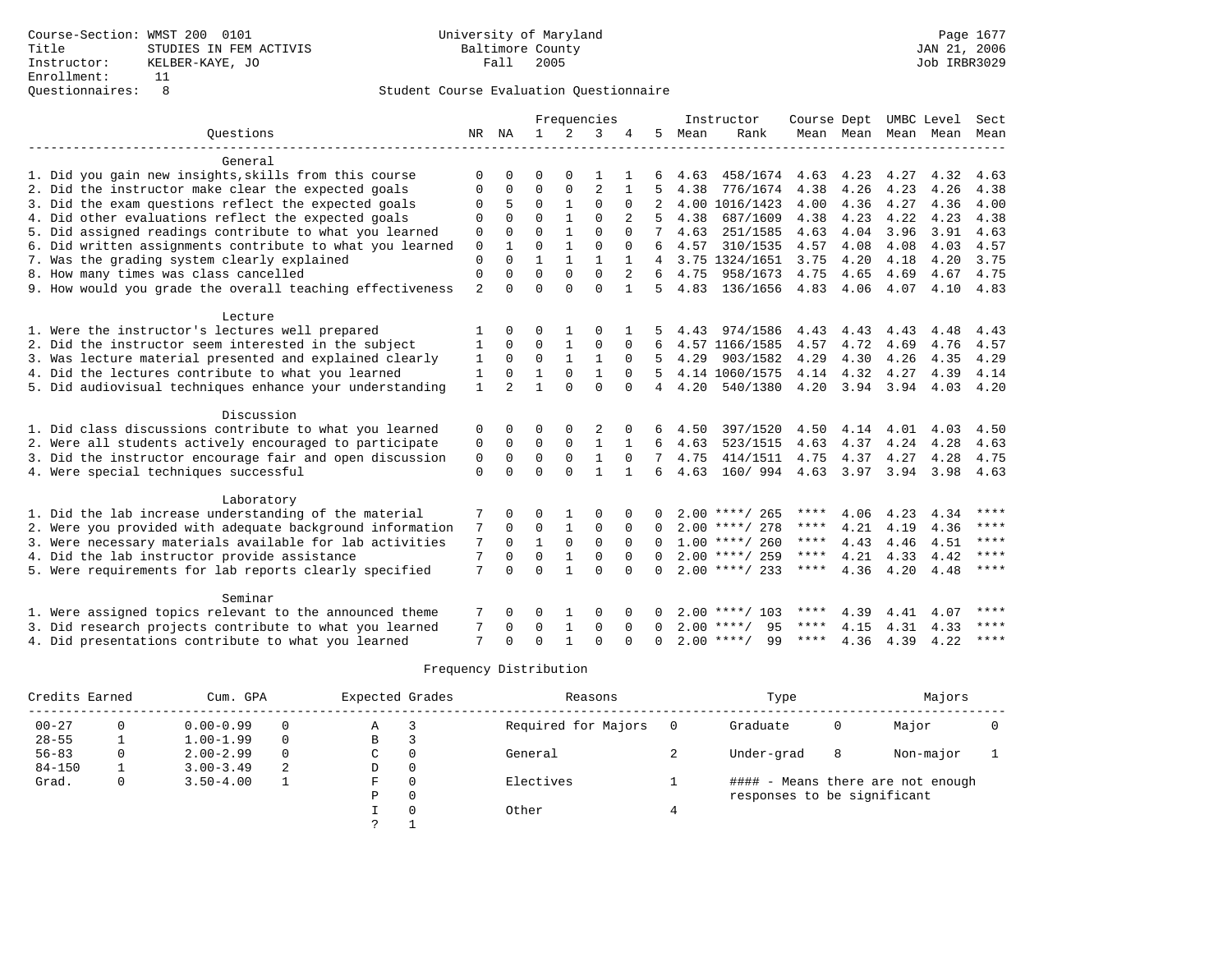|                                                           | Frequencies    |              |              |                |                | Instructor     | Course Dept |      |                    | UMBC Level | Sect                |      |      |      |
|-----------------------------------------------------------|----------------|--------------|--------------|----------------|----------------|----------------|-------------|------|--------------------|------------|---------------------|------|------|------|
| Ouestions                                                 | NR             | NA           | $\mathbf{1}$ | 2              | 3              |                | 5           | Mean | Rank               |            | Mean Mean Mean Mean |      |      | Mean |
| General                                                   |                |              |              |                |                |                |             |      |                    |            |                     |      |      |      |
| 1. Did you gain new insights, skills from this course     | $\Omega$       |              |              |                |                |                |             |      | 3.94 1271/1674     | 3.94       | 4.23                | 4.27 | 4.32 | 3.94 |
| 2. Did the instructor make clear the expected goals       |                | $\Omega$     |              | $\overline{2}$ |                | 6              |             |      | 3.94 1221/1674     | 3.94       | 4.26                | 4.23 | 4.26 | 3.94 |
| 3. Did the exam questions reflect the expected goals      | $\Omega$       | 12           | $\Omega$     | $\Omega$       | 1              | 0              | 4           | 4.60 | 459/1423           | 4.60       | 4.36                | 4.27 | 4.36 | 4.60 |
| 4. Did other evaluations reflect the expected goals       | $\Omega$       | $\mathbf{1}$ | $\mathbf{1}$ |                | $\mathbf{1}$   |                | 8           |      | 4.13 1007/1609     | 4.13       | 4.23                | 4.22 | 4.23 | 4.13 |
| 5. Did assigned readings contribute to what you learned   | $\overline{2}$ | $\cap$       |              |                | $\overline{2}$ | 4              |             | 4.00 | 769/1585           | 4.00       | 4.04                | 3.96 | 3.91 | 4.00 |
| 6. Did written assignments contribute to what you learned | $\overline{2}$ | $\Omega$     | $\Omega$     |                |                |                |             | 4.27 | 655/1535           | 4.27       | 4.08                | 4.08 | 4.03 | 4.27 |
| 7. Was the grading system clearly explained               |                | $\Omega$     |              | $\Omega$       | $\overline{4}$ | 3              | 8           |      | 4.06 1057/1651     | 4.06       | 4.20                | 4.18 | 4.20 | 4.06 |
| 8. How many times was class cancelled                     | 2              | $\Omega$     | $\Omega$     | $\Omega$       | $\Omega$       | $\Omega$       | 15          | 5.00 | 1/1673             | 5.00       | 4.65                | 4.69 | 4.67 | 5.00 |
| 9. How would you grade the overall teaching effectiveness | 6              | $\cap$       | $\Omega$     |                | 3              | 4              | 3           |      | 3.82 1192/1656     | 3.82       | 4.06                | 4.07 | 4.10 | 3.82 |
| Lecture                                                   |                |              |              |                |                |                |             |      |                    |            |                     |      |      |      |
| 1. Were the instructor's lectures well prepared           |                |              | ∩            |                |                |                |             |      | 4.20 1191/1586     | 4.20       | 4.43                | 4.43 | 4.48 | 4.20 |
| 2. Did the instructor seem interested in the subject      | 2              | $\Omega$     | $\Omega$     | $\Omega$       | 1              |                | 13          | 4.80 | 811/1585           | 4.80       | 4.72                | 4.69 | 4.76 | 4.80 |
| 3. Was lecture material presented and explained clearly   | 2              | $\Omega$     | $\mathbf 0$  | 2              | 2              | 2              | 9           | 4.20 | 998/1582           | 4.20       | 4.30                | 4.26 | 4.35 | 4.20 |
| 4. Did the lectures contribute to what you learned        | 2              | $\Omega$     |              |                |                | 3              | 9           |      | 4.20 1010/1575     | 4.20       | 4.32                | 4.27 | 4.39 | 4.20 |
| 5. Did audiovisual techniques enhance your understanding  | 3              |              |              |                | $\mathfrak{D}$ | $\overline{2}$ | 7           | 4.00 | 666/1380           | 4.00       | 3.94 3.94           |      | 4.03 | 4.00 |
| Discussion                                                |                |              |              |                |                |                |             |      |                    |            |                     |      |      |      |
| 1. Did class discussions contribute to what you learned   | 2              |              |              |                |                |                | 10          | 4.27 | 635/1520           | 4.27       | 4.14                | 4.01 | 4.03 | 4.27 |
| 2. Were all students actively encouraged to participate   | 2              | $\Omega$     | $\Omega$     | $\Omega$       | 2              |                | 11          | 4.60 | 543/1515           | 4.60       | 4.37                | 4.24 | 4.28 | 4.60 |
| 3. Did the instructor encourage fair and open discussion  | 2              | $\mathbf 0$  | $\Omega$     |                | 1              | 2              | 11          | 4.53 | 618/1511           | 4.53       | 4.37                | 4.27 | 4.28 | 4.53 |
| 4. Were special techniques successful                     | $\overline{2}$ |              |              |                | 1              | 4              | 7           | 4.07 | 453/994            | 4.07       | 3.97                | 3.94 | 3.98 | 4.07 |
| Seminar                                                   |                |              |              |                |                |                |             |      |                    |            |                     |      |      |      |
| 1. Were assigned topics relevant to the announced theme   | 16             | $\Omega$     | $\Omega$     | $\Omega$       | <sup>0</sup>   |                |             |      | $5.00$ ****/ 103   | ****       | 4.39                | 4.41 | 4.07 | **** |
| Field Work                                                |                |              |              |                |                |                |             |      |                    |            |                     |      |      |      |
| 1. Did field experience contribute to what you learned    | 16             |              | <sup>0</sup> | <sup>0</sup>   | 0              |                |             |      | $5.00$ ****/<br>76 | ****       | 3.36                | 3.98 | 3.97 | **** |
| Self Paced                                                |                |              |              |                |                |                |             |      |                    |            |                     |      |      |      |
| 2. Did study questions make clear the expected goal       | 16             |              |              |                | ∩              |                |             |      | 52<br>$5.00$ ****/ | ****       | 4.21                | 4.26 | 4.53 | **** |

| Credits Earned |   | Cum. GPA      |          | Expected Grades |          | Reasons             |        | Type                        |    | Majors                            |  |
|----------------|---|---------------|----------|-----------------|----------|---------------------|--------|-----------------------------|----|-----------------------------------|--|
| $00 - 27$      |   | $0.00 - 0.99$ |          | Α               | 10       | Required for Majors |        | Graduate                    | 0  | Major                             |  |
| $28 - 55$      | 2 | $1.00 - 1.99$ | $\Omega$ | В               | 4        |                     |        |                             |    |                                   |  |
| $56 - 83$      |   | $2.00 - 2.99$ | 2        | C               | 0        | General             | 8      | Under-grad                  | 17 | Non-major                         |  |
| $84 - 150$     | 4 | $3.00 - 3.49$ |          | D               | 0        |                     |        |                             |    |                                   |  |
| Grad.          | 0 | $3.50 - 4.00$ |          | F               |          | Electives           |        |                             |    | #### - Means there are not enough |  |
|                |   |               |          | Р               | 0        |                     |        | responses to be significant |    |                                   |  |
|                |   |               |          |                 | $\Omega$ | Other               | $\sim$ |                             |    |                                   |  |
|                |   |               |          |                 |          |                     |        |                             |    |                                   |  |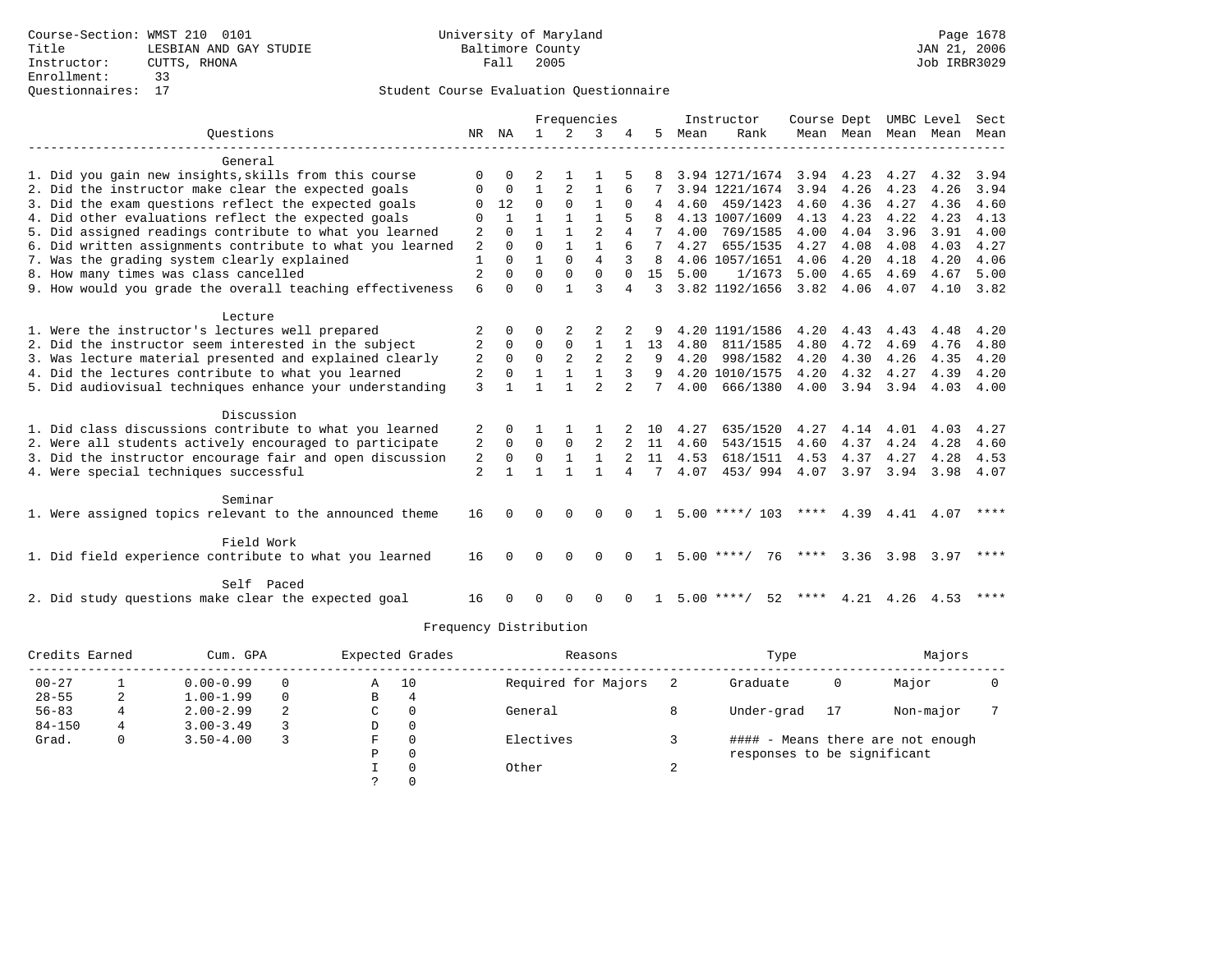|                                                           |              |              |                |                | Frequencies    |             |                |      | Instructor          | Course Dept UMBC Level |                     |      |      | Sect        |
|-----------------------------------------------------------|--------------|--------------|----------------|----------------|----------------|-------------|----------------|------|---------------------|------------------------|---------------------|------|------|-------------|
| Questions                                                 |              | NR NA        | $\mathbf{1}$   | 2              | 3              | 4           | 5              | Mean | Rank                |                        | Mean Mean Mean Mean |      |      | Mean        |
|                                                           |              |              |                |                |                |             |                |      |                     |                        |                     |      |      |             |
| General                                                   |              |              |                |                |                |             |                |      |                     |                        |                     |      |      |             |
| 1. Did you gain new insights, skills from this course     | $\mathbf 0$  | $\Omega$     | 2              | $\Omega$       | 4              | 12          | 11             |      | 4.03 1171/1674 4.15 |                        | 4.23                | 4.27 | 4.26 | 4.03        |
| 2. Did the instructor make clear the expected goals       | 1            | $\mathbf 0$  | $\mathbf{1}$   | $\mathbf 0$    | 6              | 6           | 15             | 4.21 | 980/1674            | 4.31                   | 4.26                | 4.23 | 4.21 | 4.21        |
| 3. Did the exam questions reflect the expected goals      | 0            | 18           | 0              | 1              | 2              | 1           | 7              | 4.27 | 828/1423            | 4.39                   | 4.36                | 4.27 | 4.27 | 4.27        |
| 4. Did other evaluations reflect the expected goals       | 0            | 2            | $\mathbf{1}$   | 2              | $\overline{2}$ | 5           | 17             | 4.30 | 799/1609            | 4.41                   | 4.23                | 4.22 | 4.27 | 4.30        |
| 5. Did assigned readings contribute to what you learned   | 1            | $\mathbf 0$  | $\mathbf 0$    | 3              | $\mathbf 1$    |             | 16             | 4.32 | 492/1585            | 4.43                   | 4.04                | 3.96 | 3.95 | 4.32        |
| 6. Did written assignments contribute to what you learned | $\mathbf{1}$ | $\Omega$     | $\overline{2}$ | $\mathbf{1}$   | 2              | 7           | 16             |      | 4.21 715/1535       | 4.36                   | 4.08                | 4.08 | 4.15 | 4.21        |
| 7. Was the grading system clearly explained               | 1            | $\mathbf{1}$ | 3              | $\mathbf{1}$   | 3              | 8           | 12             |      | 3.93 1201/1651      | 4.12                   | 4.20                | 4.18 | 4.16 | 3.93        |
| 8. How many times was class cancelled                     | $\mathbf{1}$ | $\Omega$     | $\mathbf{1}$   | $\mathbf{1}$   | $\overline{4}$ | 19          | 3              |      | 3.79 1637/1673      | 4.19                   | 4.65                | 4.69 | 4.68 | 3.79        |
| 9. How would you grade the overall teaching effectiveness | 7            | $\Omega$     | $\overline{a}$ | $\mathbf{1}$   | $\overline{4}$ | 9           | 6              |      | 3.73 1260/1656      | 3.96 4.06              |                     | 4.07 | 4.07 | 3.73        |
| Lecture                                                   |              |              |                |                |                |             |                |      |                     |                        |                     |      |      |             |
| 1. Were the instructor's lectures well prepared           | 0            | 0            | 1              | $\mathbf 0$    | 3              | 3           | 22             | 4.55 | 805/1586            | 4.56                   | 4.43                | 4.43 | 4.42 | 4.55        |
| 2. Did the instructor seem interested in the subject      | $\mathbf 0$  | $\Omega$     | $\mathbf{1}$   | $\mathbf 0$    | $\overline{2}$ | 2           | 24             |      | 4.66 1083/1585      | 4.78                   | 4.72                | 4.69 | 4.66 | 4.66        |
| 3. Was lecture material presented and explained clearly   | 0            | $\mathbf 0$  | 2              | 1              | $\overline{4}$ | 8           | 14             |      | 4.07 1099/1582      | 4.28                   | 4.30                | 4.26 | 4.26 | 4.07        |
| 4. Did the lectures contribute to what you learned        | $\mathbf 0$  | $\mathbf 0$  | $\overline{c}$ | $\mathbf 0$    | $\overline{2}$ | 7           | 18             |      | 4.34 876/1575       | 4.47                   | 4.32                | 4.27 | 4.25 | 4.34        |
| 5. Did audiovisual techniques enhance your understanding  | $\mathsf 0$  | 4            | $\mathbf{1}$   | 2              | 7              | 6           | 9              | 3.80 | 866/1380            | 4.18                   | 3.94 3.94           |      | 4.01 | 3.80        |
|                                                           |              |              |                |                |                |             |                |      |                     |                        |                     |      |      |             |
| Discussion                                                |              |              |                |                |                |             |                |      |                     |                        |                     |      |      |             |
| 1. Did class discussions contribute to what you learned   | 8            | 0            | 1              | $\mathbf 0$    | 1              |             | 12             | 4.38 | 529/1520            | 4.47                   | 4.14                | 4.01 | 4.09 | 4.38        |
| 2. Were all students actively encouraged to participate   | 9            | $\mathbf 0$  | $\mathbf 0$    | $\overline{a}$ | $\overline{4}$ | 7           | 7              |      | 3.95 1080/1515      | 4.36                   | 4.37                | 4.24 | 4.32 | 3.95        |
| 3. Did the instructor encourage fair and open discussion  | 9            | 0            | $\mathbf 0$    | 2              | $\mathbf{1}$   | 3           | 14             | 4.45 | 707/1511            | 4.67                   | 4.37                | 4.27 | 4.34 | 4.45        |
| 4. Were special techniques successful                     | 9            | 12           | $\overline{4}$ | $\Omega$       | $\overline{a}$ | $\Omega$    | $\overline{2}$ | 2.50 | 964/994             | 2.89                   | 3.97                | 3.94 | 3.96 | 2.50        |
| Laboratory                                                |              |              |                |                |                |             |                |      |                     |                        |                     |      |      |             |
| 2. Were you provided with adequate background information | 28           | 0            | $\mathbf{0}$   | $\mathbf 0$    | $\mathbf{0}$   | $\Omega$    |                |      | $5.00$ ****/ 278    | ****                   | 4.21                | 4.19 | 4.24 | ****        |
| 3. Were necessary materials available for lab activities  | 28           | $\mathbf 0$  | $\mathbf 0$    | $\mathsf 0$    | $\mathbf{0}$   | $\mathbf 0$ | 1              | 5.00 | ****/ 260           |                        | 4.43                | 4.46 | 4.49 | ****        |
| 4. Did the lab instructor provide assistance              | 28           | $\Omega$     | $\mathbf 0$    | $\mathbf 0$    | $\mathbf{0}$   | $\Omega$    | 1              |      | $5.00$ ****/ 259    | ****                   | 4.21                | 4.33 | 4.33 | $***$       |
| 5. Were requirements for lab reports clearly specified    | 28           | $\mathbf 0$  | $\mathbf{0}$   | $\Omega$       | $\Omega$       | $\Omega$    | $\mathbf{1}$   |      | $5.00$ ****/ 233    | $***$ * * *            | 4.36                | 4.20 | 4.18 | ****        |
|                                                           |              |              |                |                |                |             |                |      |                     |                        |                     |      |      |             |
| Seminar                                                   |              |              |                |                |                |             |                |      |                     |                        |                     |      |      |             |
| 1. Were assigned topics relevant to the announced theme   | 28           | 0            | $\mathbf 0$    | $\mathbf 0$    | $\mathbf 0$    | 1           |                | 4.00 | ****/ 103           | ****                   | 4.39                | 4.41 | 4.10 | $***$ * * * |
| 2. Was the instructor available for individual attention  | 28           | $\mathbf 0$  | $\mathbf 0$    | $\mathbf 0$    | $\mathbf{0}$   | $\Omega$    | $\mathbf{1}$   | 5.00 | $***/101$           | ****                   | 4.33                | 4.48 | 4.30 | ****        |
| 3. Did research projects contribute to what you learned   | 28           | $\mathbf 0$  | $\mathsf 0$    | $\mathsf{O}$   | $\mathsf 0$    | $\mathbf 0$ | 1              | 5.00 | 95<br>$***$ /       | $***$ * *              | 4.15                | 4.31 | 3.91 | $***$       |
| 4. Did presentations contribute to what you learned       | 28           | $\Omega$     | $\mathbf 0$    | $\mathsf{O}$   | $\mathsf 0$    | $\Omega$    | 1              |      | $5.00$ ****/<br>99  | $***$ * * *            | 4.36                | 4.39 | 4.29 | $***$       |
| 5. Were criteria for grading made clear                   | 28           | $\Omega$     | $\Omega$       | $\Omega$       | $\Omega$       | $\Omega$    | $\mathbf{1}$   |      | $5.00$ ****/<br>97  | $***$ * *              | 3.76                | 4.14 | 3.48 | $***$       |
| Field Work                                                |              |              |                |                |                |             |                |      |                     |                        |                     |      |      |             |
| 1. Did field experience contribute to what you learned    | 28           | 0            | 0              | 0              | 0              | 0           | 1              |      | 76<br>$5.00$ ****/  |                        | 3.36                | 3.98 | 4.03 | $***$       |
| 2. Did you clearly understand your evaluation criteria    | 28           | $\mathbf 0$  | $\mathbf 0$    | $\mathbf 0$    | $\mathbf 0$    | $\Omega$    | $\mathbf{1}$   |      | $5.00$ ****/<br>77  | $***$ * * *            | 3.65                | 3.93 | 3.70 | ****        |
| 3. Was the instructor available for consultation          | 28           | $\mathbf 0$  | $\mathbf 0$    | $\mathbf 0$    | $\mathbf{0}$   | $\Omega$    | 1              |      | $5.00$ ****/<br>53  | $***$ * *              | 4.19                | 4.45 | 3.87 | $***$ * * * |
| 4. To what degree could you discuss your evaluations      | 28           | $\mathbf 0$  | $\mathbf{0}$   | $\mathbf 0$    | $\mathbf{0}$   | $\Omega$    | 1              | 5.00 | $***$ /<br>48       | ****                   | 3.86                | 4.12 | 3.67 | ****        |
| 5. Did conferences help you carry out field activities    | 28           | $\Omega$     | $\Omega$       | $\Omega$       | $\Omega$       | $\Omega$    | $\mathbf{1}$   |      | $5.00$ ****/<br>49  | ****                   | 3.74                | 4.27 | 3.27 | ****        |
|                                                           |              |              |                |                |                |             |                |      |                     |                        |                     |      |      |             |
| Self Paced                                                |              |              |                |                |                |             |                |      |                     |                        |                     |      |      |             |
| 1. Did self-paced system contribute to what you learned   | 28           | 0            | 0              | $\mathbf 0$    | 0              | 0           |                | 5.00 | $***$ /<br>61       | ****                   | 4.03                | 4.09 | 3.20 | ****        |
| 2. Did study questions make clear the expected goal       | 28           | $\Omega$     | $\mathbf{0}$   | $\Omega$       | $\Omega$       | $\Omega$    | 1              | 5.00 | 52<br>$***$ /       | $***$ * * *            | 4.21                | 4.26 | 3.50 | $***$ * * * |
| 3. Were your contacts with the instructor helpful         | 28           | $\Omega$     | $\mathbf{0}$   | $\mathbf 0$    | $\mathbf{0}$   | $\Omega$    | $\mathbf{1}$   | 5.00 | 50<br>$***/$        | ****                   | 4.23                | 4.44 | 3.82 | ****        |
| 4. Was the feedback/tutoring by proctors helpful          | 28           | $\mathbf 0$  | $\mathbf{0}$   | $\mathbf 0$    | $\mathbf{0}$   | $\mathbf 0$ | 1              |      | 35<br>$5.00$ ****/  | ****                   | 4.22                | 4.36 | 3.29 | $***$ * * * |
| 5. Were there enough proctors for all the students        | 28           | $\Omega$     | $\Omega$       | $\Omega$       | $\Omega$       | $\Omega$    | $\mathbf{1}$   |      | $5.00$ ****/<br>31  | $***$ * * *            | 4.25                | 4.34 | 4.29 | $***$       |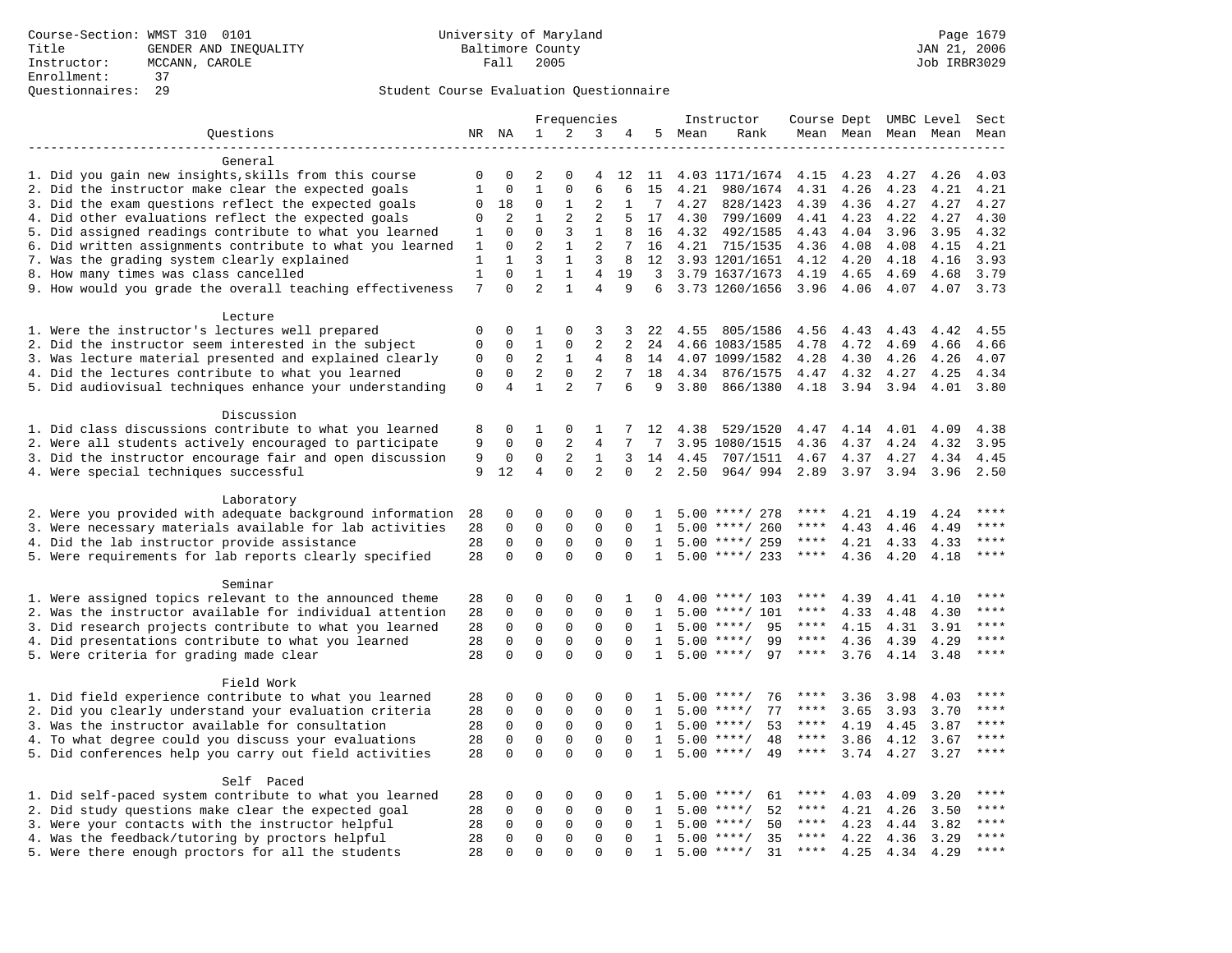| Course-Section: WMST 310 0101 |                       | University of Maryland                  | Page 1679    |
|-------------------------------|-----------------------|-----------------------------------------|--------------|
| Title                         | GENDER AND INEOUALITY | Baltimore County                        | JAN 21, 2006 |
| Instructor:                   | MCCANN, CAROLE        | 2005<br>Fall                            | Job IRBR3029 |
| Enrollment:                   | 37                    |                                         |              |
| Ouestionnaires: 29            |                       | Student Course Evaluation Questionnaire |              |

# University of Maryland Baltimore County 2006 Baltimore County 2006

| Credits Earned |              | Cum. GPA      |   |    | Expected Grades | Reasons                |    | Type                        |    | Majors                            |   |
|----------------|--------------|---------------|---|----|-----------------|------------------------|----|-----------------------------|----|-----------------------------------|---|
| $00 - 27$      |              | $0.00 - 0.99$ |   | Α  | 10              | Required for Majors 11 |    | Graduate                    | 0  | Major                             |   |
| $28 - 55$      |              | $1.00 - 1.99$ |   | в  | 14              |                        |    |                             |    |                                   |   |
| $56 - 83$      | 6            | $2.00 - 2.99$ | 6 | C. | 3               | General                | 10 | Under-grad                  | 29 | Non-major                         | 6 |
| $84 - 150$     | 4            | $3.00 - 3.49$ | 2 | D  | $\Omega$        |                        |    |                             |    |                                   |   |
| Grad.          | $\mathbf{0}$ | $3.50 - 4.00$ | 9 | F  | $\Omega$        | Electives              |    |                             |    | #### - Means there are not enough |   |
|                |              |               |   | Ρ  | $\Omega$        |                        |    | responses to be significant |    |                                   |   |
|                |              |               |   |    | $\Omega$        | Other                  |    |                             |    |                                   |   |
|                |              |               |   |    | 2               |                        |    |                             |    |                                   |   |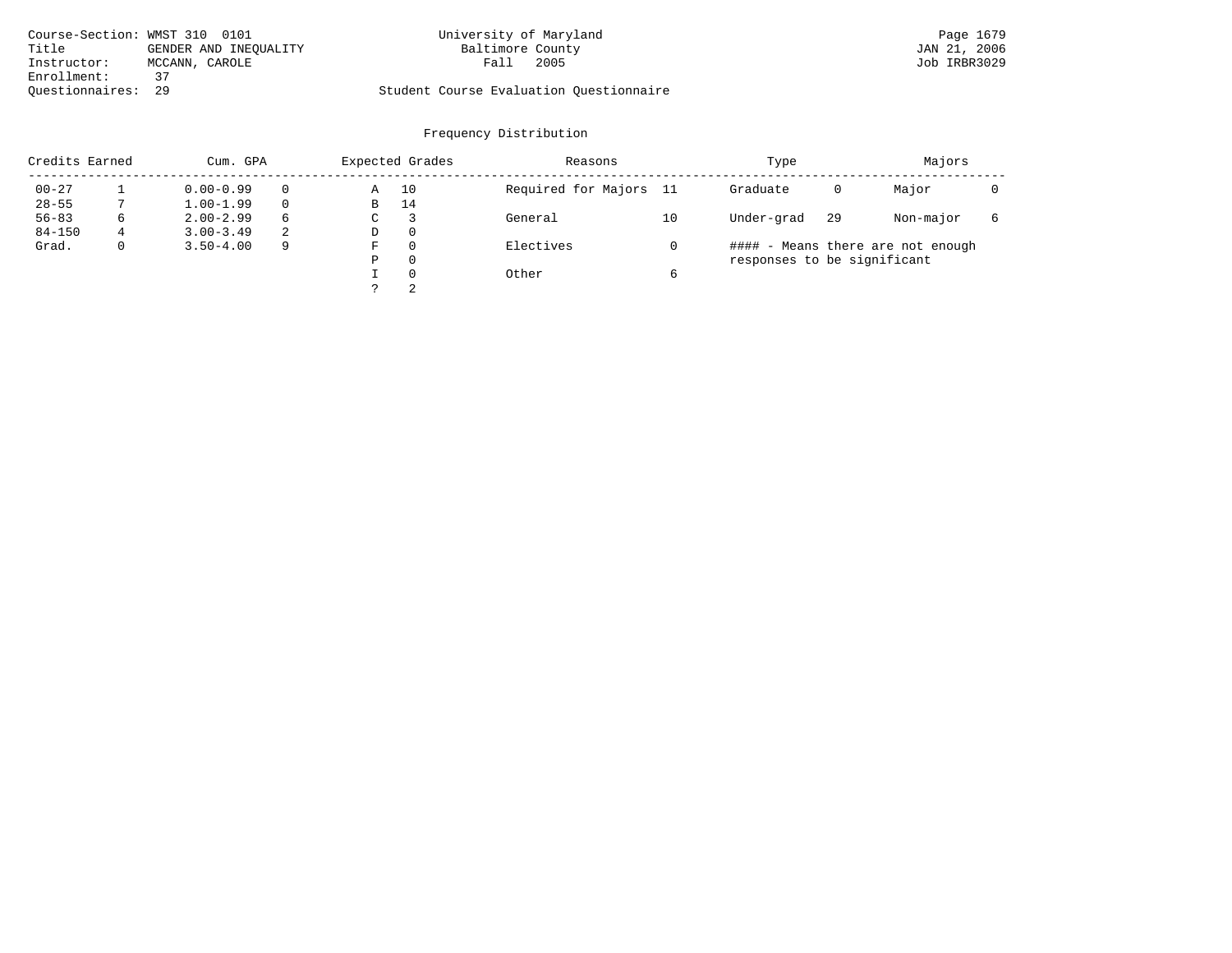|                                                           |     |             |          | Frequencies |   |          |    |      | Instructor     | Course Dept |      | UMBC Level |      | Sect |
|-----------------------------------------------------------|-----|-------------|----------|-------------|---|----------|----|------|----------------|-------------|------|------------|------|------|
| Questions                                                 | NR. | ΝA          |          |             | 3 | 4        | 5. | Mean | Rank           | Mean        | Mean | Mean       | Mean | Mean |
| General                                                   |     |             |          |             |   |          |    |      |                |             |      |            |      |      |
| 1. Did you gain new insights, skills from this course     |     | $\Omega$    | 0        |             |   |          |    | 4.27 | 928/1674       | 4.15        | 4.23 | 4.27       | 4.26 | 4.27 |
| 2. Did the instructor make clear the expected goals       |     | $\mathbf 0$ | $\Omega$ | $\Omega$    |   |          | 12 | 4.41 | 737/1674       | 4.31        | 4.26 | 4.23       | 4.21 | 4.41 |
| 3. Did the exam questions reflect the expected goals      |     | 16          | $\Omega$ |             |   |          | 4  | 4.50 | 575/1423       | 4.39        | 4.36 | 4.27       | 4.27 | 4.50 |
| 4. Did other evaluations reflect the expected goals       | O   |             | O        |             |   |          | 14 | 4.52 | 466/1609       | 4.41        | 4.23 | 4.22       | 4.27 | 4.52 |
| 5. Did assigned readings contribute to what you learned   | 0   | $\Omega$    |          | $\Omega$    |   |          | 15 | 4.55 | 301/1585       | 4.43        | 4.04 | 3.96       | 3.95 | 4.55 |
| 6. Did written assignments contribute to what you learned | 0   | $\Omega$    |          |             |   |          | 13 | 4.50 | 373/1535       | 4.36        | 4.08 | 4.08       | 4.15 | 4.50 |
| 7. Was the grading system clearly explained               | 0   |             |          |             |   | q        | 10 | 4.32 | 795/1651       | 4.12        | 4.20 | 4.18       | 4.16 | 4.32 |
| 8. How many times was class cancelled                     | 0   | $\Omega$    |          | $\Omega$    |   |          | 17 |      | 4.59 1141/1673 | 4.19        | 4.65 | 4.69       | 4.68 | 4.59 |
| 9. How would you grade the overall teaching effectiveness | 4   |             |          | U           |   |          |    | 4.19 | 805/1656       | 3.96        | 4.06 | 4.07       | 4.07 | 4.19 |
| Lecture                                                   |     |             |          |             |   |          |    |      |                |             |      |            |      |      |
| 1. Were the instructor's lectures well prepared           |     |             |          |             |   |          | 15 | 4.57 | 784/1586       | 4.56        | 4.43 | 4.43       | 4.42 | 4.57 |
| 2. Did the instructor seem interested in the subject      | 2   | $\Omega$    | $\Omega$ | $\Omega$    |   | $\Omega$ | 19 | 4.90 | 567/1585       | 4.78        | 4.72 | 4.69       | 4.66 | 4.90 |
| 3. Was lecture material presented and explained clearly   | 2   | $\Omega$    |          |             |   |          | 14 | 4.50 | 632/1582       | 4.28        | 4.30 | 4.26       | 4.26 | 4.50 |
| 4. Did the lectures contribute to what you learned        | 2   | $\mathbf 0$ | $\Omega$ |             |   |          | 15 | 4.60 | 579/1575       | 4.47        | 4.32 | 4.27       | 4.25 | 4.60 |
| 5. Did audiovisual techniques enhance your understanding  | 4   |             |          |             |   |          | 14 | 4.56 | 272/1380       | 4.18        | 3.94 | 3.94       | 4.01 | 4.56 |
| Discussion                                                |     |             |          |             |   |          |    |      |                |             |      |            |      |      |
| 1. Did class discussions contribute to what you learned   | 4   | $\Omega$    | U        |             |   |          | 14 | 4.56 | 367/1520       | 4.47        | 4.14 | 4.01       | 4.09 | 4.56 |
| 2. Were all students actively encouraged to participate   | 4   | $\Omega$    | $\Omega$ | $\Omega$    |   |          | 15 | 4.78 | 360/1515       | 4.36        | 4.37 | 4.24       | 4.32 | 4.78 |
| 3. Did the instructor encourage fair and open discussion  | 4   | $\Omega$    | U        | $\Omega$    |   | $\cap$   | 17 | 4.89 | 266/1511       | 4.67        | 4.37 | 4.27       | 4.34 | 4.89 |
| 4. Were special techniques successful                     | 4   |             |          |             |   |          | 4  | 3.29 | 827/994        | 2.89        | 3.97 | 3.94       | 3.96 | 3.29 |

| Credits Earned |          | Cum. GPA      |   | Expected Grades | Reasons  |                     | Type | Majors                      |    |                                   |  |
|----------------|----------|---------------|---|-----------------|----------|---------------------|------|-----------------------------|----|-----------------------------------|--|
| $00 - 27$      | $\Omega$ | $0.00 - 0.99$ |   | Α               |          | Required for Majors | 4    | Graduate                    | 0  | Major                             |  |
| $28 - 55$      | ᅩ        | $1.00 - 1.99$ |   | B               | 15       |                     |      |                             |    |                                   |  |
| $56 - 83$      | 6        | $2.00 - 2.99$ |   | $\sim$<br>◡     |          | General             |      | Under-grad                  | 22 | Non-major                         |  |
| $84 - 150$     | 2        | $3.00 - 3.49$ | 4 | D               | 0        |                     |      |                             |    |                                   |  |
| Grad.          | 0        | $3.50 - 4.00$ | 2 | F               | 0        | Electives           |      |                             |    | #### - Means there are not enough |  |
|                |          |               |   | Ρ               | 0        |                     |      | responses to be significant |    |                                   |  |
|                |          |               |   |                 | $\Omega$ | Other               | Q    |                             |    |                                   |  |
|                |          |               |   |                 |          |                     |      |                             |    |                                   |  |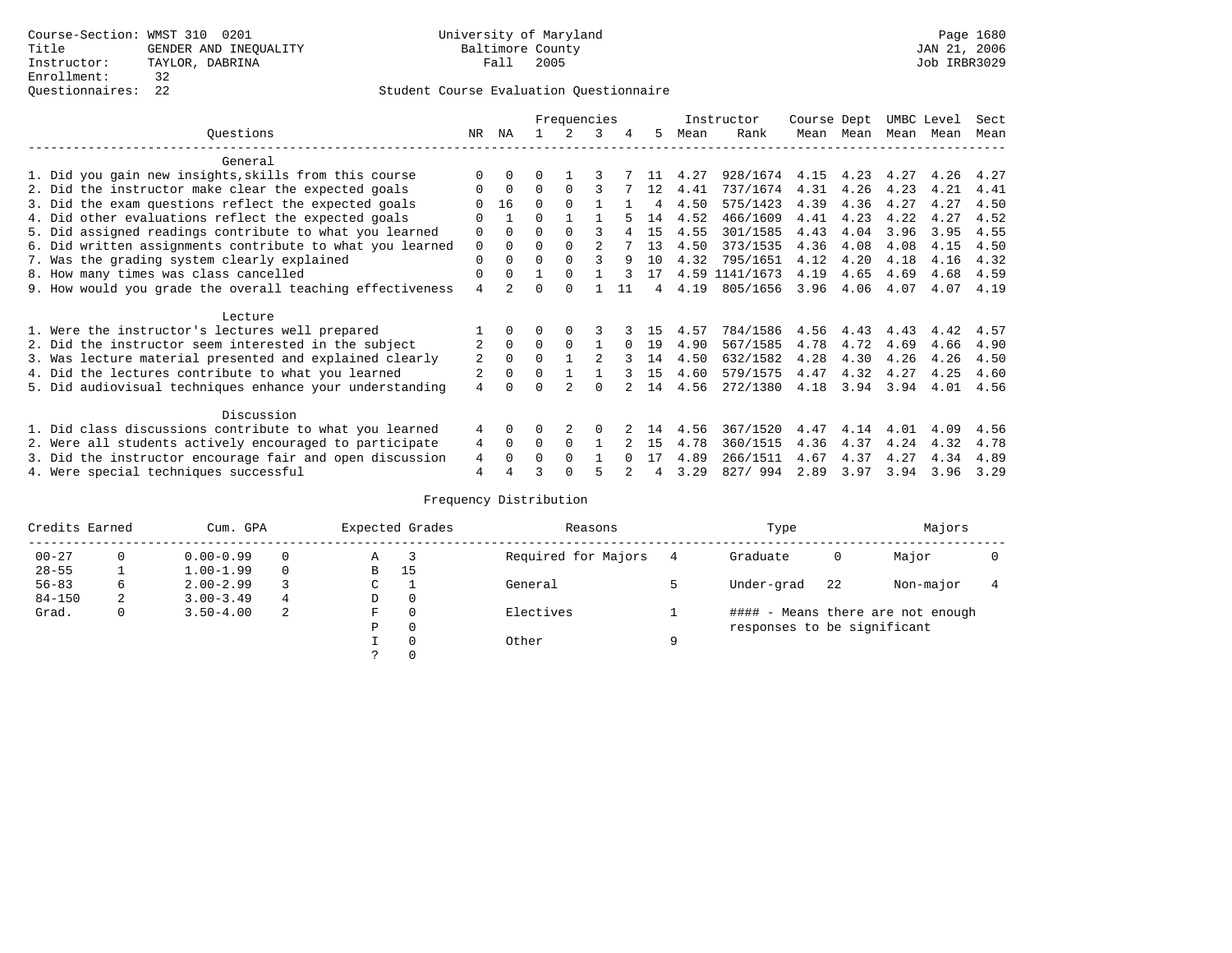|                                                           |                |                |              |              | Frequencies    |          |                |             | Instructor         | Course Dept |                |      | UMBC Level | Sect    |
|-----------------------------------------------------------|----------------|----------------|--------------|--------------|----------------|----------|----------------|-------------|--------------------|-------------|----------------|------|------------|---------|
| Ouestions                                                 | NR             | ΝA             | $\mathbf{1}$ | 2            | 3              |          | 5              | Mean        | Rank               |             | Mean Mean Mean |      | Mean Mean  |         |
| General                                                   |                |                |              |              |                |          |                |             |                    |             |                |      |            |         |
| 1. Did you gain new insights, skills from this course     | $\Omega$       |                | $\Omega$     |              |                |          | 15             | 4.74        | 320/1674           | 4.74        | 4.23           | 4.27 | 4.26       | 4.74    |
| 2. Did the instructor make clear the expected goals       | 0              | $\Omega$       | $\Omega$     | $\Omega$     | 2              |          | 16             | 4.74        | 292/1674           | 4.74        | 4.26           | 4.23 | 4.21       | 4.74    |
| 3. Did the exam questions reflect the expected goals      | $\Omega$       | $\Omega$       | $\Omega$     | $\Omega$     | $\mathbf{1}$   |          | 17             | 4.84        | 174/1423           | 4.84        | 4.36           | 4.27 | 4.27       | 4.84    |
| 4. Did other evaluations reflect the expected goals       | $\Omega$       | $\overline{a}$ | $\Omega$     | $\Omega$     | $\Omega$       |          | 10             | 4.59        | 397/1609           | 4.59        | 4.23           | 4.22 | 4.27       | 4.59    |
| 5. Did assigned readings contribute to what you learned   | $\mathbf 0$    | $\Omega$       | $\Omega$     | $\Omega$     | 1              |          | 17             | 4.84        | 116/1585           | 4.84        | 4.04           | 3.96 | 3.95       | 4.84    |
| 6. Did written assignments contribute to what you learned | $\mathbf 0$    | $\Omega$       | $\Omega$     |              |                |          | 11             | 4.42        | 481/1535           | 4.42        | 4.08           | 4.08 | 4.15       | 4.42    |
| 7. Was the grading system clearly explained               | $\Omega$       | $\Omega$       | $\Omega$     | $\Omega$     | $\Omega$       |          | 17             | 4.89        | 121/1651           | 4.89        | 4.20           | 4.18 | 4.16       | 4.89    |
| 8. How many times was class cancelled                     |                |                | $\Omega$     | $\Omega$     | $\Omega$       |          | 16             | 4.89        | 742/1673           | 4.89        | 4.65           | 4.69 | 4.68       | 4.89    |
| 9. How would you grade the overall teaching effectiveness | 1              | $\Omega$       | $\Omega$     | $\Omega$     | $\Omega$       | 5        | 13             | 4.72        | 207/1656           | 4.72        | 4.06           | 4.07 | 4.07       | 4.72    |
|                                                           |                |                |              |              |                |          |                |             |                    |             |                |      |            |         |
| Lecture                                                   |                |                |              |              |                |          |                |             |                    |             |                |      |            |         |
| 1. Were the instructor's lectures well prepared           | $\Omega$       | $\Omega$       | $\Omega$     | $\Omega$     | $\Omega$       |          | 18             | 4.95        | 128/1586           | 4.95        | 4.43           | 4.43 | 4.42       | 4.95    |
| 2. Did the instructor seem interested in the subject      | 0              | $\Omega$       | $\Omega$     | $\Omega$     | $\Omega$       |          | 18             | 4.95        | 340/1585           | 4.95        | 4.72           | 4.69 | 4.66       | 4.95    |
| 3. Was lecture material presented and explained clearly   | 0              | $\Omega$       | $\Omega$     | $\Omega$     | $\mathbf{1}$   |          | 17             | 4.84        | 208/1582           | 4.84        | 4.30           | 4.26 | 4.26       | 4.84    |
| 4. Did the lectures contribute to what you learned        | 0              | $\Omega$       | $\mathbf 0$  | $\mathbf{0}$ | $\mathbf{1}$   | $\Omega$ | 18             | 4.89        | 181/1575           | 4.89        | 4.32           | 4.27 | 4.25       | 4.89    |
| 5. Did audiovisual techniques enhance your understanding  | $\mathbf 0$    | $\overline{2}$ | $\Omega$     |              | $\mathfrak{D}$ |          | 8              | 4.24        | 505/1380           |             | 4.24 3.94      | 3.94 | 4.01       | 4.24    |
| Discussion                                                |                |                |              |              |                |          |                |             |                    |             |                |      |            |         |
| 1. Did class discussions contribute to what you learned   | 3              | $\Omega$       | ∩            | <sup>0</sup> |                |          | 14             | 4.81        | 185/1520           | 4.81        | 4.14           | 4.01 | 4.09       | 4.81    |
| 2. Were all students actively encouraged to participate   | 4              | $\Omega$       | $\Omega$     | $\Omega$     | $\Omega$       | $\Omega$ | 15             | 5.00        | 1/1515             | 5.00        | 4.37           | 4.24 | 4.32       | 5.00    |
| 3. Did the instructor encourage fair and open discussion  | 4              | $\Omega$       | $\Omega$     | $\mathbf 0$  | $\Omega$       | $\Omega$ | 15             | 5.00        | 1/1511             | 5.00        | 4.37           | 4.27 | 4.34       | 5.00    |
| 4. Were special techniques successful                     | $\overline{4}$ | 4              | $\mathbf{1}$ |              | ζ              |          | $\overline{4}$ | 3.64        | 687/994            | 3.64        | 3.97           | 3.94 | 3.96       | 3.64    |
| Seminar                                                   |                |                |              |              |                |          |                |             |                    |             |                |      |            |         |
| 2. Was the instructor available for individual attention  | 18             | $\Omega$       | $\Omega$     | $\Omega$     | $\Omega$       |          |                |             | $5.00$ ****/ 101   | ****        | 4.33           | 4.48 | 4.30       | ****    |
| 3. Did research projects contribute to what you learned   | 18             | $\Omega$       | $\Omega$     | $\Omega$     | $\Omega$       | $\Omega$ |                |             | $5.00$ ****/<br>95 | ****        | 4.15           | 4.31 | 3.91       | ****    |
|                                                           |                |                |              |              |                |          |                |             |                    |             |                |      |            |         |
| Field Work                                                |                |                |              |              |                |          |                |             |                    |             |                |      |            |         |
| 3. Was the instructor available for consultation          | 18             |                | ∩            |              | ∩              |          |                |             | $4.00$ ****/<br>53 | ****        | 4.19           | 4.45 | 3.87       | ****    |
| Self Paced                                                |                |                |              |              |                |          |                |             |                    |             |                |      |            |         |
| 2. Did study questions make clear the expected goal       | 18             |                |              |              |                |          |                | $5.00$ **** | 52                 |             | 4.21           | 4.26 | 3.50       | $***$ * |
|                                                           |                |                |              |              |                |          |                |             |                    |             |                |      |            |         |

| Credits Earned |   | Cum. GPA      |          |   | Expected Grades | Reasons             | Type                        | Majors |                                   |  |
|----------------|---|---------------|----------|---|-----------------|---------------------|-----------------------------|--------|-----------------------------------|--|
| $00 - 27$      |   | $0.00 - 0.99$ | 0        | Α | - 6             | Required for Majors | Graduate                    | 0      | Major                             |  |
| $28 - 55$      | 0 | $1.00 - 1.99$ | $\Omega$ | В | -11             |                     |                             |        |                                   |  |
| $56 - 83$      |   | $2.00 - 2.99$ |          | C |                 | General             | Under-grad                  | 19     | Non-major                         |  |
| $84 - 150$     |   | $3.00 - 3.49$ | 4        | D | $\circ$         |                     |                             |        |                                   |  |
| Grad.          | 0 | $3.50 - 4.00$ |          | F | 0               | Electives           |                             |        | #### - Means there are not enough |  |
|                |   |               |          | Ρ | 0               |                     | responses to be significant |        |                                   |  |
|                |   |               |          |   | $\Omega$        | Other               |                             |        |                                   |  |
|                |   |               |          |   | $\Omega$        |                     |                             |        |                                   |  |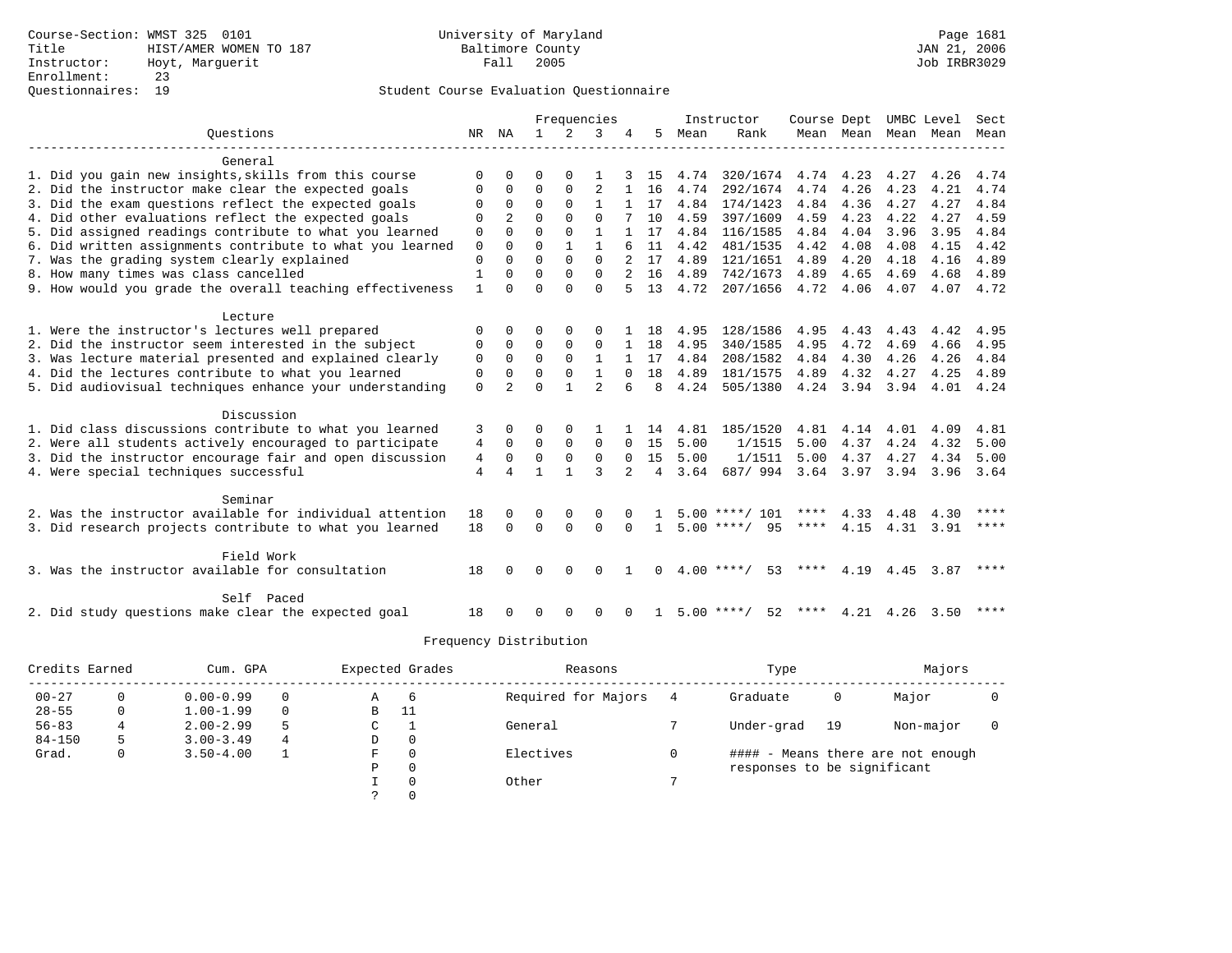|                                                           |                   |               |              |              | Frequencies                    |                |              |      | Instructor         | Course Dept UMBC Level Sect |                |           |                     |                        |
|-----------------------------------------------------------|-------------------|---------------|--------------|--------------|--------------------------------|----------------|--------------|------|--------------------|-----------------------------|----------------|-----------|---------------------|------------------------|
| Ouestions                                                 |                   | NR NA         | $\mathbf{1}$ | 2            | 3                              |                | 5            | Mean | Rank               |                             |                |           | Mean Mean Mean Mean | Mean                   |
| General                                                   |                   |               |              |              |                                |                |              |      |                    |                             |                |           |                     |                        |
| 1. Did you gain new insights, skills from this course     | 1                 | $\Omega$      | $\Omega$     | $\Omega$     | 4                              | 3              |              | 4.45 | 703/1674           | 4.45                        | 4.23           | 4.27      | 4.26                | 4.45                   |
| 2. Did the instructor make clear the expected goals       | $\mathbf{1}$      | $\mathbf{0}$  | $\Omega$     | $\Omega$     | $\Omega$                       | 8              | 13<br>12     | 4.60 | 460/1674           | 4.60                        | 4.26           | 4.23      | 4.21                | 4.60                   |
|                                                           | 1                 | 13            | $\Omega$     | $\Omega$     | $\mathbf{1}$                   | 1              | 5            | 4.57 | 493/1423           | 4.57                        | 4.36           | 4.27      | 4.27                | 4.57                   |
| 3. Did the exam questions reflect the expected goals      |                   |               | $\Omega$     | $\Omega$     |                                |                |              |      |                    |                             |                |           |                     |                        |
| 4. Did other evaluations reflect the expected goals       | 1                 | 0<br>$\Omega$ | $\Omega$     | $\Omega$     | 2<br>2                         | 6<br>5         | 12<br>13     | 4.50 | 490/1609           | 4.50                        | 4.23           | 4.22      | 4.27<br>3.95        | 4.50                   |
| 5. Did assigned readings contribute to what you learned   | 1                 |               | $\Omega$     | $\Omega$     |                                |                |              | 4.55 | 295/1585           | 4.55                        | 4.04           | 3.96      |                     | 4.55                   |
| 6. Did written assignments contribute to what you learned | $\sqrt{2}$        | 0<br>$\Omega$ | $\Omega$     | $\Omega$     | $\mathbf{1}$<br>$\overline{2}$ | 6              | 12           | 4.58 | 310/1535           | 4.58                        | 4.08           | 4.08      | 4.15                | 4.58                   |
| 7. Was the grading system clearly explained               | 2<br>$\mathbf{1}$ |               | $\Omega$     | $\Omega$     | $\mathbf 0$                    | 5              | 12           | 4.53 | 497/1651           | 4.53                        | 4.20           | 4.18      | 4.16                | 4.53                   |
| 8. How many times was class cancelled                     |                   | 0<br>$\Omega$ | $\Omega$     | $\Omega$     |                                | $\overline{4}$ | 16           | 4.80 | 887/1673           | 4.80                        | 4.65           | 4.69      | 4.68                | 4.80                   |
| 9. How would you grade the overall teaching effectiveness | 5                 |               |              |              | $\mathbf{1}$                   | 8              | 7            | 4.38 | 561/1656           | 4.38                        | 4.06           | 4.07      | 4.07                | 4.38                   |
| Lecture                                                   |                   |               |              |              |                                |                |              |      |                    |                             |                |           |                     |                        |
| 1. Were the instructor's lectures well prepared           | 1                 | 0             | 1            | $\Omega$     | 0                              | 2              | 17           | 4.70 | 618/1586           | 4.70                        | 4.43           | 4.43      | 4.42                | 4.70                   |
| 2. Did the instructor seem interested in the subject      | $\mathbf{1}$      | $\mathbf 0$   | $\mathbf{0}$ | 0            | $\mathbf 0$                    | $\mathbf{1}$   | 19           | 4.95 | 340/1585           | 4.95                        | 4.72           | 4.69      | 4.66                | 4.95                   |
| 3. Was lecture material presented and explained clearly   | 1                 | $\Omega$      | 0            | $\Omega$     | 1                              | 5              | 14           | 4.65 | 452/1582           | 4.65                        | 4.30           | 4.26      | 4.26                | 4.65                   |
| 4. Did the lectures contribute to what you learned        | 1                 | $\Omega$      | $\Omega$     | $\Omega$     | $\Omega$                       | 4              | 16           | 4.80 | 279/1575           | 4.80                        | 4.32           | 4.27      | 4.25                | 4.80                   |
| 5. Did audiovisual techniques enhance your understanding  | $\mathbf{1}$      | $\Omega$      | $\mathbf{1}$ | $\Omega$     | $\overline{4}$                 | 2              | 13           | 4.30 | 447/1380           |                             | 4.30 3.94 3.94 |           | 4.01                | 4.30                   |
|                                                           |                   |               |              |              |                                |                |              |      |                    |                             |                |           |                     |                        |
| Discussion                                                |                   |               |              |              |                                |                |              |      |                    |                             |                |           |                     |                        |
| 1. Did class discussions contribute to what you learned   | 2                 | 0             | 1            | $\Omega$     | 2                              |                | 14           | 4.47 | 431/1520           | 4.47                        | 4.14           | 4.01      | 4.09                | 4.47                   |
| 2. Were all students actively encouraged to participate   | 2                 | 0             | $\Omega$     | 0            | 2                              | $\Omega$       | 17           | 4.79 | 348/1515           | 4.79                        | 4.37           | 4.24      | 4.32                | 4.79                   |
| 3. Did the instructor encourage fair and open discussion  | 2                 | 0             | $\mathbf 0$  | 0            | $\mathbf 0$                    | $\mathbf{1}$   | 18           | 4.95 | 146/1511           | 4.95                        | 4.37           | 4.27      | 4.34                | 4.95                   |
| 4. Were special techniques successful                     | 2                 | 10            | $\mathbf{1}$ | $\mathbf{1}$ | $\mathbf{1}$                   | $\mathbf{1}$   | 5            | 3.89 | 577/994            | 3.89 3.97                   |                | 3.94      | 3.96                | 3.89                   |
| Laboratory                                                |                   |               |              |              |                                |                |              |      |                    |                             |                |           |                     |                        |
| 2. Were you provided with adequate background information | 20                | 0             | 1            | $\mathbf 0$  | $\mathbf 0$                    | $\Omega$       | $\Omega$     |      | $1.00$ ****/ 278   | ****                        |                | 4.21 4.19 | 4.24                | ****                   |
|                                                           |                   |               |              |              |                                |                |              |      |                    |                             |                |           |                     |                        |
| Seminar                                                   |                   |               |              |              |                                |                |              |      |                    |                             |                |           |                     |                        |
| 1. Were assigned topics relevant to the announced theme   | 20                | 0             | $\Omega$     | $\Omega$     | 1                              | 0              | 0            |      | $3.00$ ****/ 103   | ****                        | 4.39           | 4.41      | 4.10                | ****                   |
| 2. Was the instructor available for individual attention  | 20                | $\mathbf 0$   | $\mathbf 0$  | 0            | $\mathbf 0$                    | $\mathbf{1}$   | $\Omega$     |      | $4.00$ ****/ 101   | ****                        | 4.33           | 4.48      | 4.30                | ****                   |
| 4. Did presentations contribute to what you learned       | 20                | 0             | $\mathbf 0$  | $\mathbf 0$  | $\mathbf{1}$                   | $\Omega$       | $\Omega$     |      | 99<br>$3.00$ ****/ | $***$ * * *                 | 4.36           | 4.39      | 4.29                | ****                   |
| 5. Were criteria for grading made clear                   | 20                | $\Omega$      | $\Omega$     | $\Omega$     | $\mathbf{1}$                   | $\Omega$       | $\Omega$     |      | $3.00$ ****/<br>97 | $***$ * *                   | 3.76           | 4.14      | 3.48                | $\star\star\star\star$ |
| Field Work                                                |                   |               |              |              |                                |                |              |      |                    |                             |                |           |                     |                        |
| 1. Did field experience contribute to what you learned    | 20                | 0             | $\Omega$     | $\Omega$     | 1                              | $\Omega$       | O            |      | 76<br>$3.00$ ****/ | ****                        | 3.36           | 3.98      | 4.03                | $***$ * * *            |
| 2. Did you clearly understand your evaluation criteria    | 20                | 0             | $\mathbf{0}$ | $\mathbf 0$  | $\mathbf{1}$                   | $\Omega$       | $\Omega$     | 3.00 | 77<br>$***/$       | ****                        | 3.65           | 3.93      | 3.70                | $***$                  |
| 3. Was the instructor available for consultation          | 20                | 0             | $\mathbf 0$  | $\mathbf 0$  | $\mathbf 0$                    | 1              | $\Omega$     |      | $4.00$ ****/<br>53 | ****                        | 4.19           | 4.45      | 3.87                | ****                   |
| 4. To what degree could you discuss your evaluations      | 20                | $\Omega$      | $\Omega$     | $\Omega$     | $\mathbf 0$                    | $\mathbf{1}$   | <sup>0</sup> |      | $4.00$ ****/<br>48 | $***$ * * *                 | 3.86           | 4.12      | 3.67                | $***$                  |
| 5. Did conferences help you carry out field activities    | 20                | $\Omega$      | $\mathbf 0$  | $\Omega$     | $\mathbf{1}$                   | $\Omega$       | $\Omega$     |      | $3.00$ ****/<br>49 | $***$ * * *                 | 3.74           | 4.27      | 3.27                | ****                   |
|                                                           |                   |               |              |              |                                |                |              |      |                    |                             |                |           |                     |                        |
| Self Paced                                                |                   |               |              |              |                                |                |              |      |                    |                             |                |           |                     |                        |
| 2. Did study questions make clear the expected goal       | 20                | 0             | $\Omega$     | $\Omega$     | $\mathbf 0$                    | 1              | 0            |      | $4.00$ ****/<br>52 | ****                        | 4.21           | 4.26      | 3.50                |                        |
| 3. Were your contacts with the instructor helpful         | 20                | $\Omega$      | $\mathbf{0}$ | $\Omega$     | $\mathbf{1}$                   | $\Omega$       | $\Omega$     | 3.00 | 50<br>$***$ /      | ****                        | 4.23           | 4.44      | 3.82                | ****                   |
| 4. Was the feedback/tutoring by proctors helpful          | 20                | $\Omega$      | $\Omega$     | 0            | $\mathbf{1}$                   | $\Omega$       | O            |      | $3.00$ ****/<br>35 | ****                        | 4.22           | 4.36      | 3.29                | $***$                  |
| 5. Were there enough proctors for all the students        | 20                | $\Omega$      | $\Omega$     | $\Omega$     | 1                              | $\Omega$       | $\Omega$     |      | $3.00$ ****/<br>31 | $***$ * * *                 | 4.25           | 4.34      | 4.29                | $***$                  |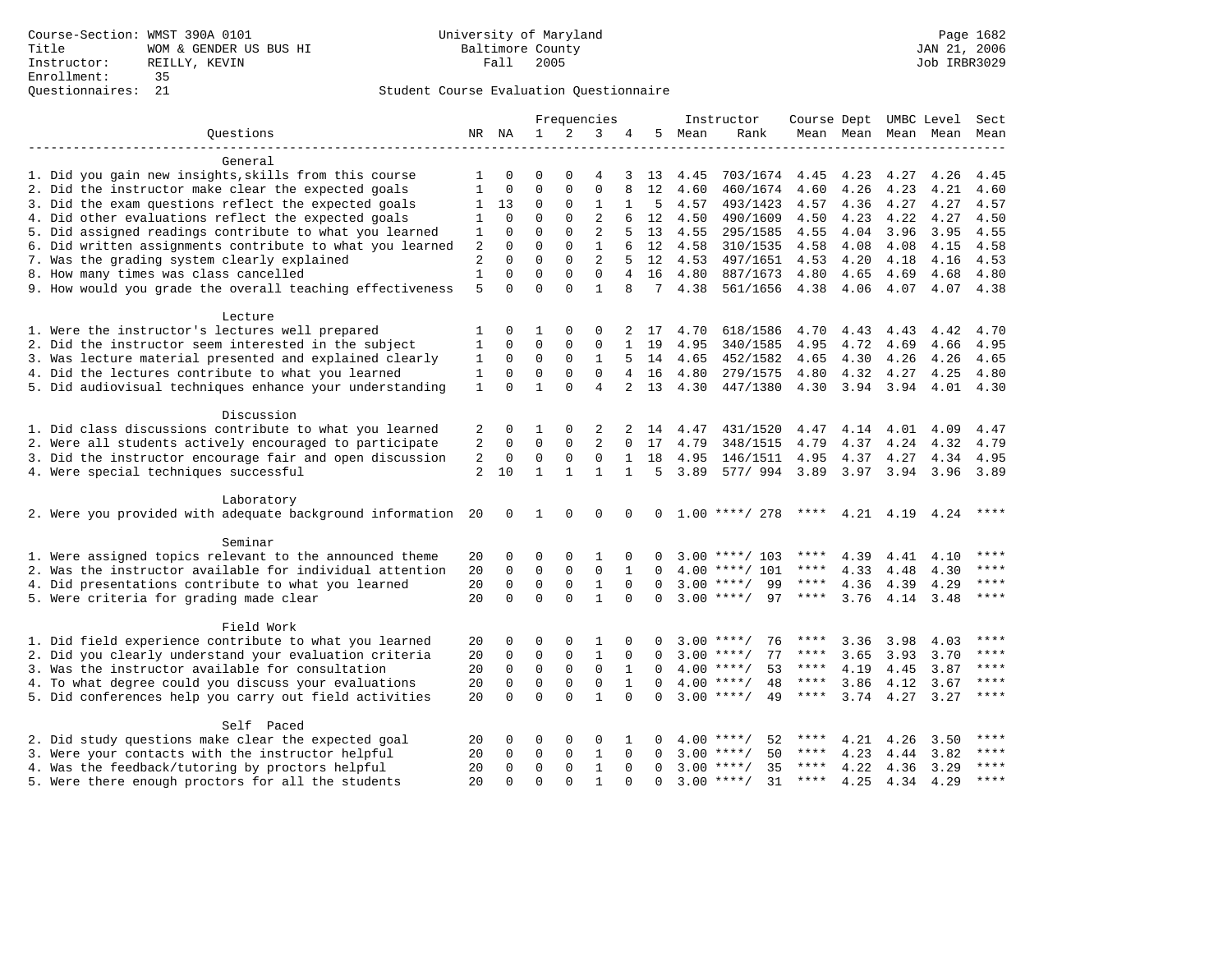|                    | Course-Section: WMST 390A 0101 | University of Maryland                  | Page 1682    |
|--------------------|--------------------------------|-----------------------------------------|--------------|
| Title              | WOM & GENDER US BUS HI         | Baltimore County                        | JAN 21, 2006 |
| Instructor:        | REILLY, KEVIN                  | 2005<br>Fall                            | Job IRBR3029 |
| Enrollment:        | 35                             |                                         |              |
| Ouestionnaires: 21 |                                | Student Course Evaluation Questionnaire |              |

|            | Credits Earned | Cum. GPA      | Expected Grades |   | Reasons  |                     | Type | Majors                      |     |                              |   |
|------------|----------------|---------------|-----------------|---|----------|---------------------|------|-----------------------------|-----|------------------------------|---|
| $00 - 27$  |                | $0.00 - 0.99$ | $\Omega$        | Α |          | Required for Majors |      | Graduate                    | 0   | Major                        |   |
| $28 - 55$  | 0              | $1.00 - 1.99$ | $\Omega$        | В | 9        |                     |      |                             |     |                              |   |
| $56 - 83$  | 4              | $2.00 - 2.99$ | 2               | С | 0        | General             |      | Under-grad                  | -21 | Non-major                    | 4 |
| $84 - 150$ | 2              | $3.00 - 3.49$ |                 | D | 0        |                     |      |                             |     |                              |   |
| Grad.      | 0              | $3.50 - 4.00$ | -2              | F | $\Omega$ | Electives           | ╭    | ####                        |     | - Means there are not enough |   |
|            |                |               |                 | P |          |                     |      | responses to be significant |     |                              |   |
|            |                |               |                 |   | $\Omega$ | Other               |      |                             |     |                              |   |
|            |                |               |                 |   | $\Omega$ |                     |      |                             |     |                              |   |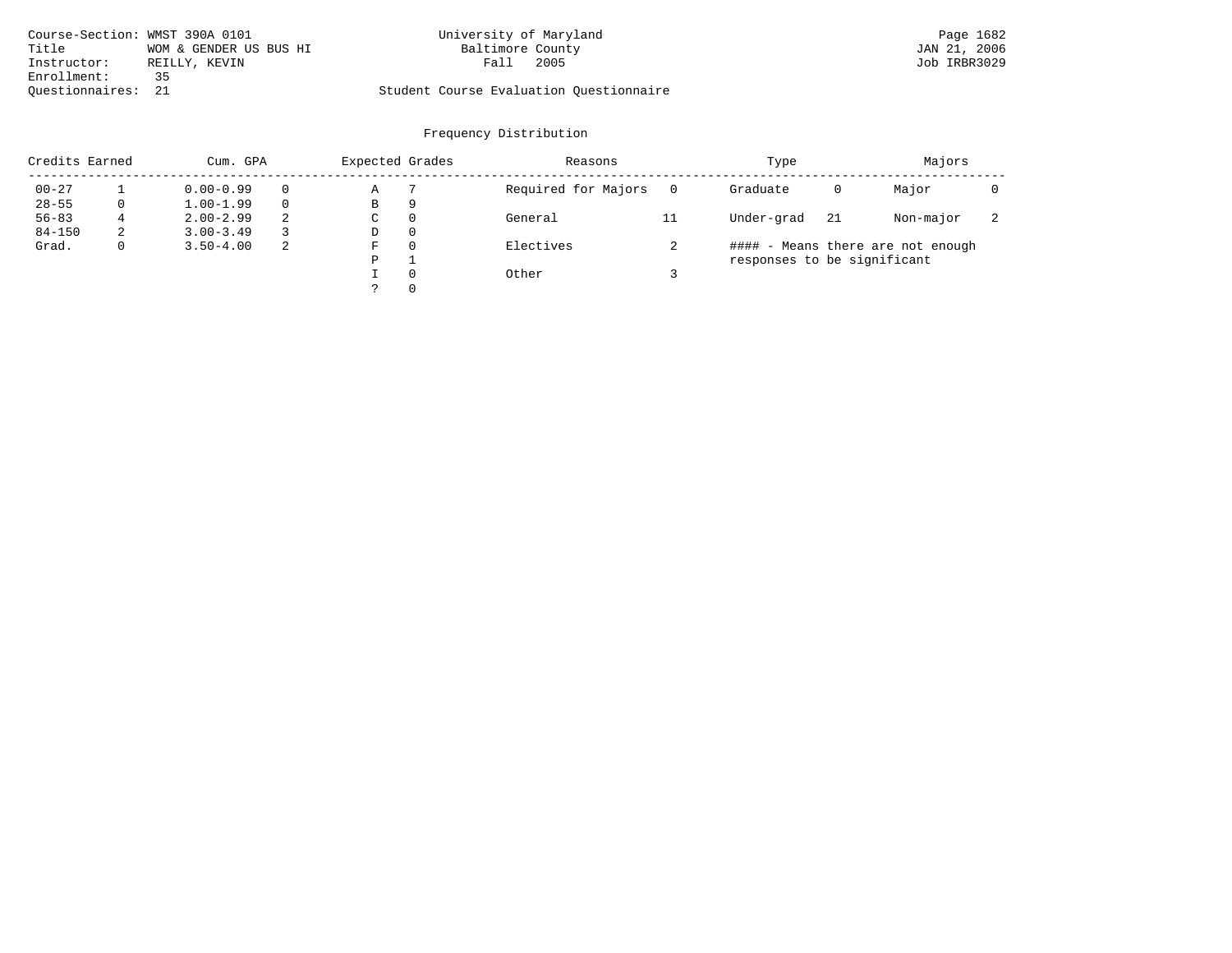|                                                           |              |                            | Frequencies                |                            |                            |                             | Instructor      | Course Dept UMBC Level |                                          |              |              | Sect                |      |                        |
|-----------------------------------------------------------|--------------|----------------------------|----------------------------|----------------------------|----------------------------|-----------------------------|-----------------|------------------------|------------------------------------------|--------------|--------------|---------------------|------|------------------------|
| Questions                                                 |              | NR NA                      | 1                          | 2                          | 3                          | 4                           |                 | 5 Mean                 | Rank                                     |              |              | Mean Mean Mean Mean |      | Mean                   |
|                                                           |              |                            |                            |                            |                            |                             |                 |                        |                                          |              |              |                     |      |                        |
| General                                                   |              |                            |                            |                            |                            |                             |                 |                        |                                          |              |              |                     |      |                        |
| 1. Did you gain new insights, skills from this course     | 1            | 0                          | $\Omega$                   | $\Omega$                   | 1                          | 2                           | 10              | 4.69                   | 367/1674                                 | 4.69         | 4.23         | 4.27                | 4.26 | 4.69                   |
| 2. Did the instructor make clear the expected goals       | $\mathbf 0$  | $\mathbf 0$                | $\Omega$                   | $\Omega$                   | $\overline{a}$             | 4                           | 8               | 4.43                   | 705/1674                                 | 4.43         | 4.26         | 4.23                | 4.21 | 4.43                   |
| 3. Did the exam questions reflect the expected goals      | 1            | 7                          | $\Omega$                   | $\Omega$                   | $\Omega$                   | 2                           | $\overline{4}$  | 4.67                   | 376/1423                                 | 4.67         | 4.36         | 4.27                | 4.27 | 4.67                   |
| 4. Did other evaluations reflect the expected goals       | 1            | $\Omega$                   | $\Omega$                   | $\mathbf{1}$               | $\mathbf{1}$               | $\mathbf{1}$                | 10              | 4.54                   | 455/1609                                 | 4.54         | 4.23         | 4.22                | 4.27 | 4.54                   |
| 5. Did assigned readings contribute to what you learned   | $\mathbf{1}$ | $\mathbf 0$                | $\mathbf 0$                | $\mathbf 0$                | $\mathbf 0$                | 2                           | 11              | 4.85                   | 116/1585                                 | 4.85         | 4.04         | 3.96                | 3.95 | 4.85                   |
| 6. Did written assignments contribute to what you learned | 0            | $\mathbf 0$                | $\Omega$                   | $\mathbf{0}$               | $\mathbf{1}$               | 3                           | 10              | 4.64                   | 253/1535                                 | 4.64         | 4.08         | 4.08                | 4.15 | 4.64                   |
| 7. Was the grading system clearly explained               | 0            | $\Omega$                   | $\Omega$                   | 1                          | 1                          | 1                           |                 | 11 4.57                | 432/1651                                 | 4.57         | 4.20         | 4.18                | 4.16 | 4.57                   |
| 8. How many times was class cancelled                     | $\mathbf 0$  | $\mathbf 0$                | $\mathbf 0$<br>$\Omega$    | $\Omega$<br>$\Omega$       | $\Omega$<br>$\mathbf{1}$   | 2                           | 12              | 4.86                   | 796/1673                                 | 4.86         | 4.65         | 4.69                | 4.68 | 4.86                   |
| 9. How would you grade the overall teaching effectiveness | 3            | $\Omega$                   |                            |                            |                            | 6                           | $4\overline{ }$ | 4.27                   | 693/1656                                 | 4.27         | 4.06         | 4.07                | 4.07 | 4.27                   |
| Lecture                                                   |              |                            |                            |                            |                            |                             |                 |                        |                                          |              |              |                     |      |                        |
| 1. Were the instructor's lectures well prepared           | 0            | $\mathbf 0$                | 0                          | 0                          | 1                          |                             | 1 12            | 4.79                   | 431/1586                                 | 4.79         | 4.43         | 4.43                | 4.42 | 4.79                   |
| 2. Did the instructor seem interested in the subject      | 0            | 0                          | 0                          | 0                          | 0                          | 0                           | 14              | 5.00                   | 1/1585                                   | 5.00         | 4.72         | 4.69                | 4.66 | 5.00                   |
| 3. Was lecture material presented and explained clearly   | 0            | $\mathbf 0$                | 0                          | 0                          | 0                          | 4                           | 10              | 4.71                   | 366/1582                                 | 4.71         | 4.30         | 4.26                | 4.26 | 4.71                   |
| 4. Did the lectures contribute to what you learned        | 0            | 0                          | 0                          | 0                          | 1                          | $\mathbf{1}$                | 12              | 4.79                   | 311/1575                                 | 4.79         | 4.32         | 4.27                | 4.25 | 4.79                   |
| 5. Did audiovisual techniques enhance your understanding  | $\mathbf 0$  | $\Omega$                   | $\Omega$                   | $\Omega$                   | $\mathbf{1}$               | 3                           | 10              | 4.64                   | 213/1380                                 | 4.64         | 3.94         | 3.94                | 4.01 | 4.64                   |
|                                                           |              |                            |                            |                            |                            |                             |                 |                        |                                          |              |              |                     |      |                        |
| Discussion                                                |              |                            |                            |                            |                            |                             |                 |                        |                                          |              |              |                     |      |                        |
| 1. Did class discussions contribute to what you learned   | 1            | 0                          | 0                          | 0                          | 0                          | 6                           | 7               | 4.54                   | 379/1520                                 | 4.54         | 4.14         | 4.01                | 4.09 | 4.54                   |
| 2. Were all students actively encouraged to participate   | 1            | 0                          | 0                          | 0                          | $\mathbf{1}$               | 6                           | 6               | 4.38                   | 778/1515                                 | 4.38         | 4.37         | 4.24                | 4.32 | 4.38                   |
| 3. Did the instructor encourage fair and open discussion  | 1            | 0                          | 0                          | 0                          | $\mathbf{1}$               | 3                           | 9               | 4.62                   | 553/1511                                 | 4.62         | 4.37         | 4.27                | 4.34 | 4.62                   |
| 4. Were special techniques successful                     | $\mathbf{1}$ | $\mathbf{1}$               | $\Omega$                   | $\Omega$                   | $\mathbf{1}$               | $\overline{2}$              | 9               | 4.67                   | 148/ 994                                 | 4.67         | 3.97         | 3.94                | 3.96 | 4.67                   |
|                                                           |              |                            |                            |                            |                            |                             |                 |                        |                                          |              |              |                     |      |                        |
| Laboratory                                                |              |                            |                            |                            |                            |                             |                 |                        |                                          |              |              |                     |      |                        |
| 1. Did the lab increase understanding of the material     | 10           | 2                          | 0                          | $\mathbf 0$                | 0                          | 0                           | 2               |                        | $5.00$ ****/ 265                         | ****         | 4.06         | 4.23                | 4.26 |                        |
| 2. Were you provided with adequate background information | 11           | $\mathsf 0$                | $\mathbf 0$                | $\mathbf{0}$               | $\mathbf 0$                | 1                           | 2               | 4.67                   | ****/ 278                                | ****         | 4.21         | 4.19                | 4.24 | ****                   |
| 3. Were necessary materials available for lab activities  | 11           | 1                          | 0                          | $\mathbf 0$                | $\mathbf 0$                | $\Omega$                    | 2               |                        | $5.00$ ****/ 260                         | ****         | 4.43         | 4.46                | 4.49 | ****                   |
| 4. Did the lab instructor provide assistance              | 11           | $\mathbf{1}$               | $\Omega$                   | $\mathbf 0$                | $\Omega$                   | $\Omega$                    | $\overline{2}$  |                        | $5.00$ ****/ 259                         | ****         | 4.21         | 4.33                | 4.33 | $\star\star\star\star$ |
| 5. Were requirements for lab reports clearly specified    | 11           | $\mathbf{1}$               | $\Omega$                   | $\Omega$                   | $\Omega$                   | $\Omega$                    | 2               |                        | $5.00$ ****/ 233                         | $***$ * * *  | 4.36         | 4.20                | 4.18 | ****                   |
|                                                           |              |                            |                            |                            |                            |                             |                 |                        |                                          |              |              |                     |      |                        |
| Seminar                                                   |              |                            |                            |                            |                            |                             |                 |                        |                                          | ****         |              |                     |      | ****                   |
| 1. Were assigned topics relevant to the announced theme   | 11           | 0                          | 0                          | $\mathbf 0$                | $\mathbf 0$                | $\mathbf 0$                 | 3               |                        | $5.00$ ****/ 103                         | ****         | 4.39         | 4.41                | 4.10 |                        |
| 2. Was the instructor available for individual attention  | 11           | $\mathbf 0$                | $\mathbf 0$                | $\mathsf 0$                | $\mathbf 0$                | $\mathbf{1}$                | $\overline{2}$  |                        | 4.67 ****/ 101                           |              | 4.33         | 4.48                | 4.30 | ****                   |
| 3. Did research projects contribute to what you learned   | 11           | $\mathbf 0$<br>$\mathbf 0$ | $\mathbf 0$<br>$\mathbf 0$ | $\mathbf 0$<br>$\mathbf 0$ | $\mathbf 0$<br>$\mathbf 0$ | 1                           | 2               |                        | $4.67$ ****/<br>95<br>$5.00$ ****/<br>99 | ****<br>**** | 4.15         | 4.31                | 3.91 | $***$                  |
| 4. Did presentations contribute to what you learned       | 11<br>11     | $\Omega$                   | $\Omega$                   | $\Omega$                   | $\Omega$                   | $\mathbf 0$<br>$\mathbf{1}$ | 3<br>2          |                        | $4.67$ ****/<br>97                       | ****         | 4.36<br>3.76 | 4.39                | 4.29 | ****                   |
| 5. Were criteria for grading made clear                   |              |                            |                            |                            |                            |                             |                 |                        |                                          |              |              | 4.14                | 3.48 |                        |
| Field Work                                                |              |                            |                            |                            |                            |                             |                 |                        |                                          |              |              |                     |      |                        |
| 1. Did field experience contribute to what you learned    | 11           | 0                          | 1                          | 0                          | 0                          | 1                           | $\mathbf{1}$    |                        | $3.33$ ****/<br>76                       | ****         | 3.36         | 3.98                | 4.03 |                        |
| 2. Did you clearly understand your evaluation criteria    | 12           | 0                          | 0                          | 0                          | 0                          | 1                           | $\mathbf{1}$    |                        | $4.50$ ****/<br>77                       | ****         | 3.65         | 3.93                | 3.70 | ****                   |
| 3. Was the instructor available for consultation          | 13           | 0                          | $\mathbf 0$                | $\mathbf 0$                | $\mathbf 0$                | 1                           | $\Omega$        |                        | $4.00$ ****/<br>53                       | ****         | 4.19         | 4.45                | 3.87 | ****                   |
| 4. To what degree could you discuss your evaluations      | 13           | $\mathbf 0$                | $\mathbf 0$                | $\mathbf 0$                | $\mathbf 0$                | 1                           | $\Omega$        |                        | $4.00$ ****/<br>48                       | ****         | 3.86         | 4.12                | 3.67 | ****                   |
| 5. Did conferences help you carry out field activities    | 13           | $\Omega$                   | $\Omega$                   | $\Omega$                   | $\Omega$                   | $\mathbf{1}$                | $\Omega$        | 4.00                   | 49<br>$***$ /                            | $***$ * * *  | 3.74         | 4.27                | 3.27 | $***$                  |
|                                                           |              |                            |                            |                            |                            |                             |                 |                        |                                          |              |              |                     |      |                        |
| Self Paced                                                |              |                            |                            |                            |                            |                             |                 |                        |                                          |              |              |                     |      |                        |
| 1. Did self-paced system contribute to what you learned   | 11           | 0                          | 0                          | $\mathbf 0$                | $\mathbf 0$                | 1                           | 2               |                        | $4.67$ ****/<br>61                       | ****         | 4.03         | 4.09                | 3.20 | ****                   |
| 2. Did study questions make clear the expected goal       | 11           | $\mathbf 0$                | $\mathbf 0$                | 0                          | $\mathbf 0$                | 2                           | $\mathbf{1}$    |                        | $4.33$ ****/<br>52                       | $***$ * * *  | 4.21         | 4.26                | 3.50 | ****                   |
| 3. Were your contacts with the instructor helpful         | 11           | $\Omega$                   | 0                          | 0                          | 0                          | $\mathbf{1}$                | 2               | 4.67                   | $***/$<br>50                             | ****         | 4.23         | 4.44                | 3.82 | ****                   |
| 4. Was the feedback/tutoring by proctors helpful          | 11           | 0                          | $\mathbf 0$                | $\mathbf{0}$               | $\mathbf 0$                | $\mathbf{1}$                | 2               |                        | 35<br>$4.67$ ****/                       | ****         | 4.22         | 4.36                | 3.29 | ****                   |
| 5. Were there enough proctors for all the students        | 11           | $\Omega$                   | $\Omega$                   | $\Omega$                   | $\Omega$                   | $\mathbf{1}$                | 2               |                        | $4.67$ ****/<br>31                       | $***$ * * *  | 4.25         | 4.34                | 4.29 | $***$                  |
|                                                           |              |                            |                            |                            |                            |                             |                 |                        |                                          |              |              |                     |      |                        |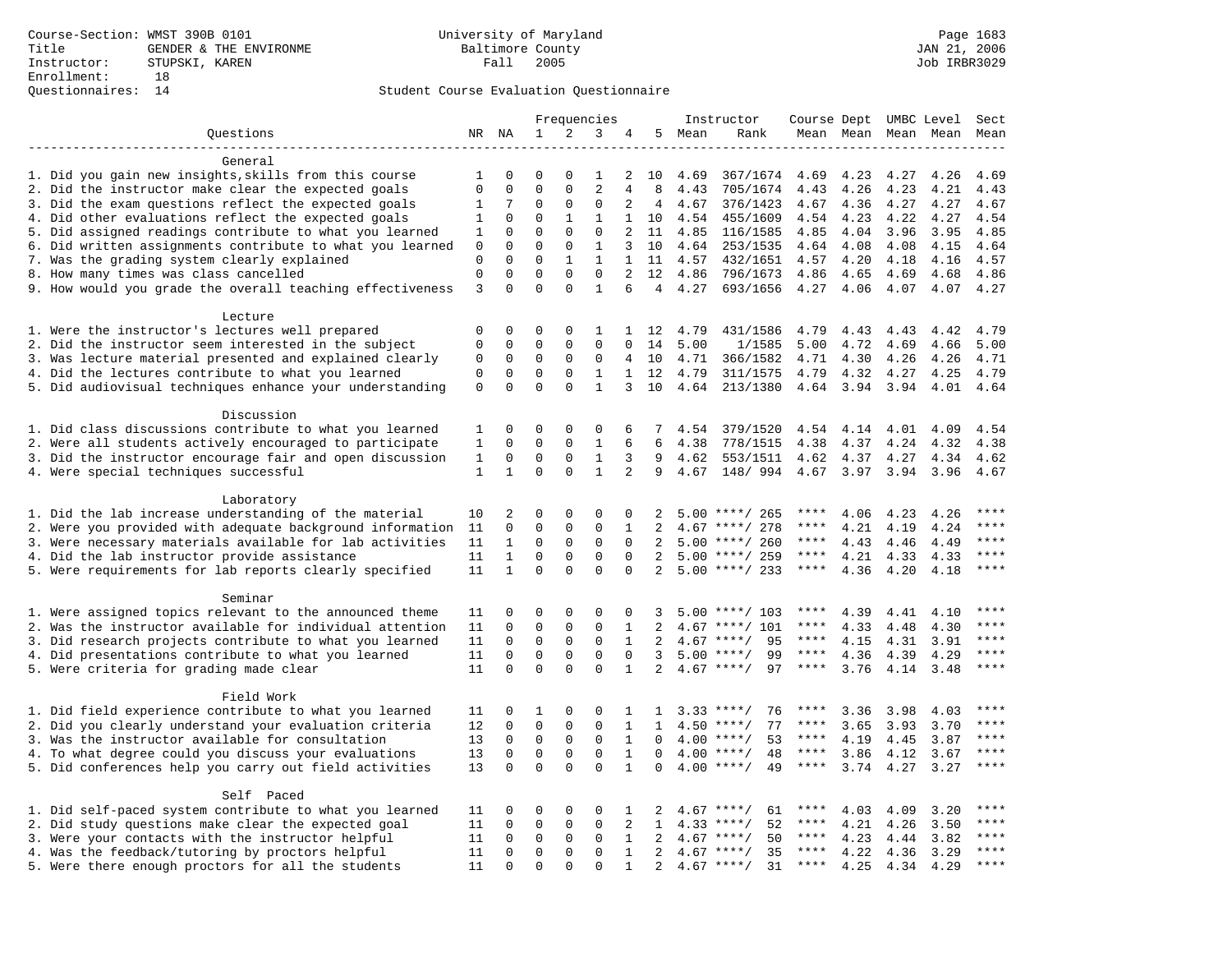|                    | Course-Section: WMST 390B 0101 | University of Maryland                  | Page 1683    |
|--------------------|--------------------------------|-----------------------------------------|--------------|
| Title              | GENDER & THE ENVIRONME         | Baltimore County                        | JAN 21, 2006 |
| Instructor:        | STUPSKI, KAREN                 | 2005<br>Fall                            | Job IRBR3029 |
| Enrollment:        | 18                             |                                         |              |
| Ouestionnaires: 14 |                                | Student Course Evaluation Questionnaire |              |

| Credits Earned |   | Cum. GPA      | Expected Grades |   | Reasons  | Type                | Majors                      |    |                                   |  |
|----------------|---|---------------|-----------------|---|----------|---------------------|-----------------------------|----|-----------------------------------|--|
| $00 - 27$      | 2 | $0.00 - 0.99$ |                 | Α | 5        | Required for Majors | Graduate                    | 0  | Major                             |  |
| $28 - 55$      |   | $1.00 - 1.99$ | $\Omega$        | В | 6        |                     |                             |    |                                   |  |
| $56 - 83$      | 0 | $2.00 - 2.99$ | 2               | C | 0        | General             | Under-grad                  | 14 | Non-major                         |  |
| $84 - 150$     | 4 | $3.00 - 3.49$ | 4               | D | 0        |                     |                             |    |                                   |  |
| Grad.          | 0 | $3.50 - 4.00$ |                 | F | 0        | Electives           |                             |    | #### - Means there are not enough |  |
|                |   |               |                 | Ρ | 0        |                     | responses to be significant |    |                                   |  |
|                |   |               |                 |   | $\Omega$ | Other               |                             |    |                                   |  |
|                |   |               |                 |   | 0        |                     |                             |    |                                   |  |